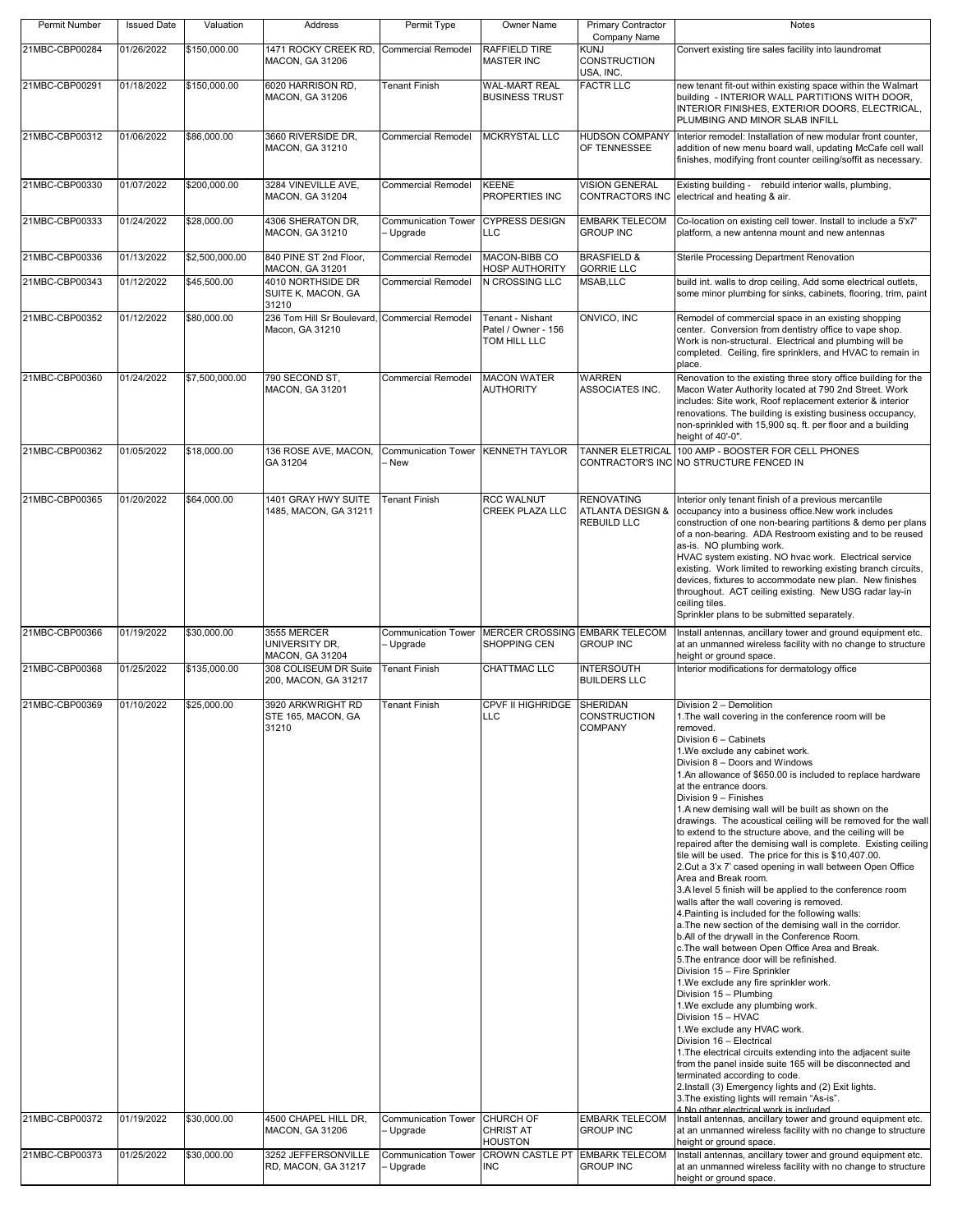| 21MBC-CBP00374 | 01/25/2022 | \$30,000.00  | 5250 SARDIS CHURCH<br>RD, MACON, GA 31216                 | <b>Communication Tower</b><br>- Upgrade | <b>JOHNSTON</b><br><b>MARSHAY</b>                      | <b>EMBARK TELECOM</b><br><b>GROUP INC</b>                      | Install antennas, ancillary tower and ground equipment etc.<br>at an unmanned wireless facility with no change to structure<br>height or ground space.                                                                                                                                                                                                                                                                                                                                                                                                                              |
|----------------|------------|--------------|-----------------------------------------------------------|-----------------------------------------|--------------------------------------------------------|----------------------------------------------------------------|-------------------------------------------------------------------------------------------------------------------------------------------------------------------------------------------------------------------------------------------------------------------------------------------------------------------------------------------------------------------------------------------------------------------------------------------------------------------------------------------------------------------------------------------------------------------------------------|
| 21MBC-CBP00375 | 01/25/2022 | \$30,000.00  | 447 ANTIOCH PL.<br><b>MACON, GA 31206</b>                 | <b>Communication Tower</b><br>Upgrade   | <b>CROWN CASTLE</b><br><b>SOUTH LLC</b>                | <b>EMBARK TELECOM</b><br><b>GROUP INC</b>                      | Install antennas, ancillary tower and ground equipment etc.<br>at an unmanned wireless facility with no change to structure<br>height or ground space.                                                                                                                                                                                                                                                                                                                                                                                                                              |
| 21MBC-CBP00376 | 01/25/2022 | \$30,000.00  | 400 CHARTER BLVD,<br><b>MACON, GA 31210</b>               | <b>Communication Tower</b><br>Upgrade   | MACON NORTHSIDE EMBARK TELECOM<br><b>HOSPITAL LLC</b>  | <b>GROUP INC</b>                                               | Install antennas, ancillary tower and ground equipment etc.<br>at an unmanned wireless facility with no change to structure<br>height or ground space.                                                                                                                                                                                                                                                                                                                                                                                                                              |
| 21MBC-CBP00377 | 01/25/2022 | \$30,000.00  | 201 NORTH MACON ST,<br><b>MACON, GA 31210</b>             | <b>Communication Tower</b><br>- Upgrade | 201 NORTH MACON<br><b>STREET LLC</b>                   | <b>EMBARK TELECOM</b><br><b>GROUP INC</b>                      | Install antennas, ancillary tower and ground equipment etc.<br>at an unmanned wireless facility with no change to structure<br>height or ground space.                                                                                                                                                                                                                                                                                                                                                                                                                              |
| 21MBC-CBP00380 | 01/28/2022 | \$34,000.00  | 1625 BASS RD Suite 180.<br><b>MACON, GA 31210</b>         | <b>Commercial Remodel</b>               | <b>NORTH MACON</b><br>PLAZA LLC                        | <b>SAMSON</b><br>CONSTRUCTION<br>LLC                           | Renovate "vanilla box" space to accommodate new tenant.<br>Minor electrical, metal framing for partition walls, flooring,<br>trim and paint.                                                                                                                                                                                                                                                                                                                                                                                                                                        |
| 21MBC-EL01051  | 01/05/2022 | \$7,000.00   | 228 RUTLEDGE WAY,<br><b>MACON, GA 31210</b>               | <b>Residential Electrical</b><br>Permit | <b>HICE KIRK E ETAL</b>                                | CONTRACTORS                                                    | STARR ELECTRICAL install generator and transfer switch                                                                                                                                                                                                                                                                                                                                                                                                                                                                                                                              |
| 21MBC-EL01098  | 01/07/2022 | \$253,750.00 | 560 OGLETHORPE ST.<br>MACON, GA 31201                     | <b>Commercial Electrical</b><br>Permit  | MACON-BIBB<br><b>COUNTY</b>                            | Cherry Street Energy                                           | 203 Kw DC rooftop solar installation                                                                                                                                                                                                                                                                                                                                                                                                                                                                                                                                                |
| 21MBC-EL01113  | 01/25/2022 | \$400.00     | 3533 BROOKDALE AVE,<br><b>MACON, GA 31204</b>             | <b>Residential Electrical</b><br>Permit | <b>MUSCHAMP</b><br><b>CARGILL</b>                      | CONTRACTORS                                                    | STARR ELECTRICAL finishing unfinished work                                                                                                                                                                                                                                                                                                                                                                                                                                                                                                                                          |
| 21MBC-EL01144  | 01/04/2022 | \$900.00     | 2767 NAPIER AVE,<br>MACON, GA 31204                       | <b>Residential Electrical</b><br>Permit | CHEEK NANCY A                                          | ALFREDO DANIEL                                                 | Georgia Power requested for Power On Reconnection                                                                                                                                                                                                                                                                                                                                                                                                                                                                                                                                   |
| 21MBC-EL01173  | 01/07/2022 | \$20,000.00  | 2056 Eisenhower<br>Parkway, macon, GA<br>31206            | <b>Commercial Electrical</b><br>Permit  | <b>Dyes Sherry Williams</b>                            | <b>GEORGIA PREMIER</b><br><b>ELECTRICAL</b><br><b>SERVICES</b> | Install new 600amp panel board and provide power for the<br>new HVAC system                                                                                                                                                                                                                                                                                                                                                                                                                                                                                                         |
| 21MBC-EL01174  | 01/03/2022 | \$850.00     | 2720 RIVERSIDE DR.<br><b>MACON, GA 31204</b>              | <b>Commercial Electrical</b><br>Permit  | <b>ROYAL</b><br><b>HOSPITALITY</b><br><b>GROUP INC</b> | INC.                                                           | SERVICE ELECTRIC Communications conduit                                                                                                                                                                                                                                                                                                                                                                                                                                                                                                                                             |
| 21MBC-EL01180  | 01/06/2022 | \$1,200.00   | 962 Charlotte St, Macon,<br>GA 31206                      | <b>Residential Electrical</b><br>Permit | Iraheta Management<br>LLC                              | <b>ALFREDO DANIEL</b>                                          | Rewire and Service                                                                                                                                                                                                                                                                                                                                                                                                                                                                                                                                                                  |
| 21MBC-EL01199  | 01/26/2022 | \$30,023.00  | 4528 CAVALIER DR.<br><b>MACON, GA 31206</b>               | <b>Commercial Electrical</b><br>Permit  | SOUTHERN MUTUAL FREEDOM<br>CHURCH-                     | FOREVER GA LLC                                                 | Installation of roof mounted PV solar system.                                                                                                                                                                                                                                                                                                                                                                                                                                                                                                                                       |
| 21MBC-FR00141  | 01/20/2022 | \$70,000.00  | 6020 HARRISON RD,<br>MACON, GA 31206                      | Fire Sprinkler                          | <b>WAL-MART REAL</b><br><b>BUSINESS TRUST</b>          | <b>FIRE PROTECTION</b><br>SOLUTIONS, INC.                      | Wal-Mart remodel - add and replace existing sprinkler<br>heads                                                                                                                                                                                                                                                                                                                                                                                                                                                                                                                      |
| 21MBC-FR00154  | 01/20/2022 | \$10,000.00  | 421 LAMAR RD N BLDG<br>3, MACON, GA 31220                 | Fire Alarm                              | C & SL PROPERTIES GLOBAL SECURITY<br><b>LLC</b>        | dba Paradyme                                                   | Installation of fire alarm system for eight building apartment<br>complex. Main fire alarm panel will be in Building One with<br>each of the apartment buildings reporting back to it. Main<br>panel will identify which building alarm was activated and<br>identify situation and report to central monitoring station.<br>Each apartment building will have an individual fire alarm<br>annunciator to control and identify that specific building. In<br>each building the fire alarm system will monitor fire sprinkler<br>system with notification devices in all apartments. |
| 21MBC-FR00186  | 01/05/2022 | \$1,200.00   | 2391 INGLESIDE AVE,<br><b>MACON, GA 31204</b>             | <b>Fire Extinguishing</b><br>System     | CHAPMAN WILLIAM WEST FIRE<br><b>WESLEY SR-JR</b>       | <b>EXTINGUISHER</b><br>SERVICE, INC                            | Fire Suppression System Installation                                                                                                                                                                                                                                                                                                                                                                                                                                                                                                                                                |
| 21MBC-FR00189  | 01/03/2022 | \$5,625.00   | 484 MULBERRY ST.<br><b>MACON, GA 31201</b>                | Fire Sprinkler                          | MACON-BIBB CO BD GEORGIA<br>OF ED                      | <b>AUTOMATIC</b><br><b>SPRINKLER</b>                           | GASC are adjusting arm overs for a new floor plan. All<br>Risers, Cross mains and Branchlines are existing. We will<br>be coming off off existing outlets.                                                                                                                                                                                                                                                                                                                                                                                                                          |
| 21MBC-FR00190  | 01/06/2022 | \$15,000.00  | 598 THIRD ST. MACON.<br>GA 31201                          | Fire Sprinkler                          | <b>NAPA</b><br><b>INVESTMENTS LLC</b>                  | <b>GEORGIA</b><br><b>AUTOMATIC</b><br>SPRINKLER                | this a resubmission of a job that was approved prior to the<br>portal's existence, this was the only way i could figure to get<br>it into the system.                                                                                                                                                                                                                                                                                                                                                                                                                               |
| 21MBC-FR00191  | 01/11/2022 | \$130,000.00 | 2600 Weaver Road PHIIB, Fire Sprinkler<br>Macon, GA 31217 |                                         | Cumberland-Western<br>Res LLC                          | <b>GEORGIA</b><br><b>AUTOMATIC</b><br>SPRINKLER                | GASC is completing the 2nd part of 2600 Weaver Road by<br>adding 5x ESFR systems to the building.                                                                                                                                                                                                                                                                                                                                                                                                                                                                                   |
| 21MBC-FR00192  | 01/10/2022 | \$1,500.00   | 5801 ZEBULON RD,<br>MACON, GA 31210                       | Fire Extinguishing<br>System            | <b>NORTHLAND</b><br><b>ZEBULON LLC</b>                 | <b>WEST FIRE</b><br><b>EXTINGUISHER</b><br>SERVICE, INC        | Installation of a Fire Suppression System                                                                                                                                                                                                                                                                                                                                                                                                                                                                                                                                           |
| 21MBC-FR00193  | 01/03/2022 | \$16,000.00  | 3970 Northside Drive,<br>Macon, GA 31210                  | Fire Alarm                              | Sailormen                                              | TIME OUT<br>SYSTEMS, INC                                       | the installation of a new fire alarm system at new location.<br>This system will be monitored by a central station                                                                                                                                                                                                                                                                                                                                                                                                                                                                  |
| 21MBC-FR00194  | 01/06/2022 | \$12,500.00  | 2525 PIO NONO AVE<br>Suite 700, MACON, GA<br>31206        | Fire Alarm                              | <b>MACON CENTER</b><br><b>LLC</b>                      | <b>BTV SYSTEMS INC</b>                                         | Install a full fire alarm system for the new tenant. We<br>recently put in a fire system to only monitor the sprinkler<br>system. We will install a completely new fire system.                                                                                                                                                                                                                                                                                                                                                                                                     |
| 21MBC-MC00610  | 01/14/2022 | \$15,000.00  | 2391 Ingleside Ave,<br>Macon, GA 31204                    | <b>Mechanical Permit</b>                | G and A Central Ga<br>Properties                       | YANCEY HEATING & Hood Installation<br>AIR, LLC                 | <b>HVAC Installation</b>                                                                                                                                                                                                                                                                                                                                                                                                                                                                                                                                                            |
| 21MBC-MC00617  | 01/07/2022 | \$5,350.00   | 143 STATE ST, MACON,<br>GA 31206                          | <b>Mechanical Permit</b>                | <b>OLDE WOOD</b><br>PROPERTIES LLC                     | <b>BUCKY HOLLAND</b><br>HEATING & AIR INC.                     | 9,000 heat pump system                                                                                                                                                                                                                                                                                                                                                                                                                                                                                                                                                              |
| 21MBC-MC00620  | 01/07/2022 | \$5,550.00   | 2885 PORTLAND PL,<br><b>MACON, GA 31211</b>               | Mechanical Permit                       | <b>CARTER ELLA</b>                                     | <b>BUCKY HOLLAND</b><br>HEATING & AIR INC.                     | 2.5 gas system                                                                                                                                                                                                                                                                                                                                                                                                                                                                                                                                                                      |
| 21MBC-MC00634  | 01/07/2022 | \$6,250.00   | 148 WAKEFIELD DR,<br>MACON, GA 31210                      | Mechanical Permit                       | <b>WALTER BRIAN T</b>                                  | <b>BUCKY HOLLAND</b><br>HEATING & AIR INC.                     | 3 ton gas system                                                                                                                                                                                                                                                                                                                                                                                                                                                                                                                                                                    |
| 21MBC-PL00207  | 01/05/2022 | \$4,500.00   | 1454 BURTON AVE,<br><b>MACON, GA 31204</b>                | <b>Residential Plumbing</b><br>Permit   | LITTLE LILLIAN P                                       | <b>HEATING &amp; AIR INC</b>                                   | BUZZELL PLUMBING 1 bath re-pipe waterline                                                                                                                                                                                                                                                                                                                                                                                                                                                                                                                                           |
| 21MBC-PL00208  | 01/05/2022 | \$2,640.00   | 520 SPRING RUN,<br>LIZELLA, GA 31052                      | <b>Residential Plumbing</b><br>Permit   | <b>Kathy Curry</b>                                     | <b>HEATING &amp; AIR INC</b>                                   | BUZZELL PLUMBING Sewer Line Replacement                                                                                                                                                                                                                                                                                                                                                                                                                                                                                                                                             |
| 21MBC-RBP00597 | 01/03/2022 | \$69,000.00  | 678 RICHMOND HILL CT,<br>MACON, GA 31210                  | <b>Basement Finish</b>                  | AIELLO DAVID M &<br><b>ABIGAIL</b>                     | CARREKER<br>CONSTRUCTION                                       | Finish basement                                                                                                                                                                                                                                                                                                                                                                                                                                                                                                                                                                     |
| 21MBC-RBP00729 | 01/24/2022 | \$20,000.00  | 100 Fox Chase, Macon,<br>GA 31210                         | Accessory Building -<br>Residential     | jonathan eisner                                        | SHERIDAN<br>CONSTRUCTION                                       | Detached garage, open side walls, gabble roof                                                                                                                                                                                                                                                                                                                                                                                                                                                                                                                                       |
|                |            |              |                                                           |                                         |                                                        | COMPANY                                                        |                                                                                                                                                                                                                                                                                                                                                                                                                                                                                                                                                                                     |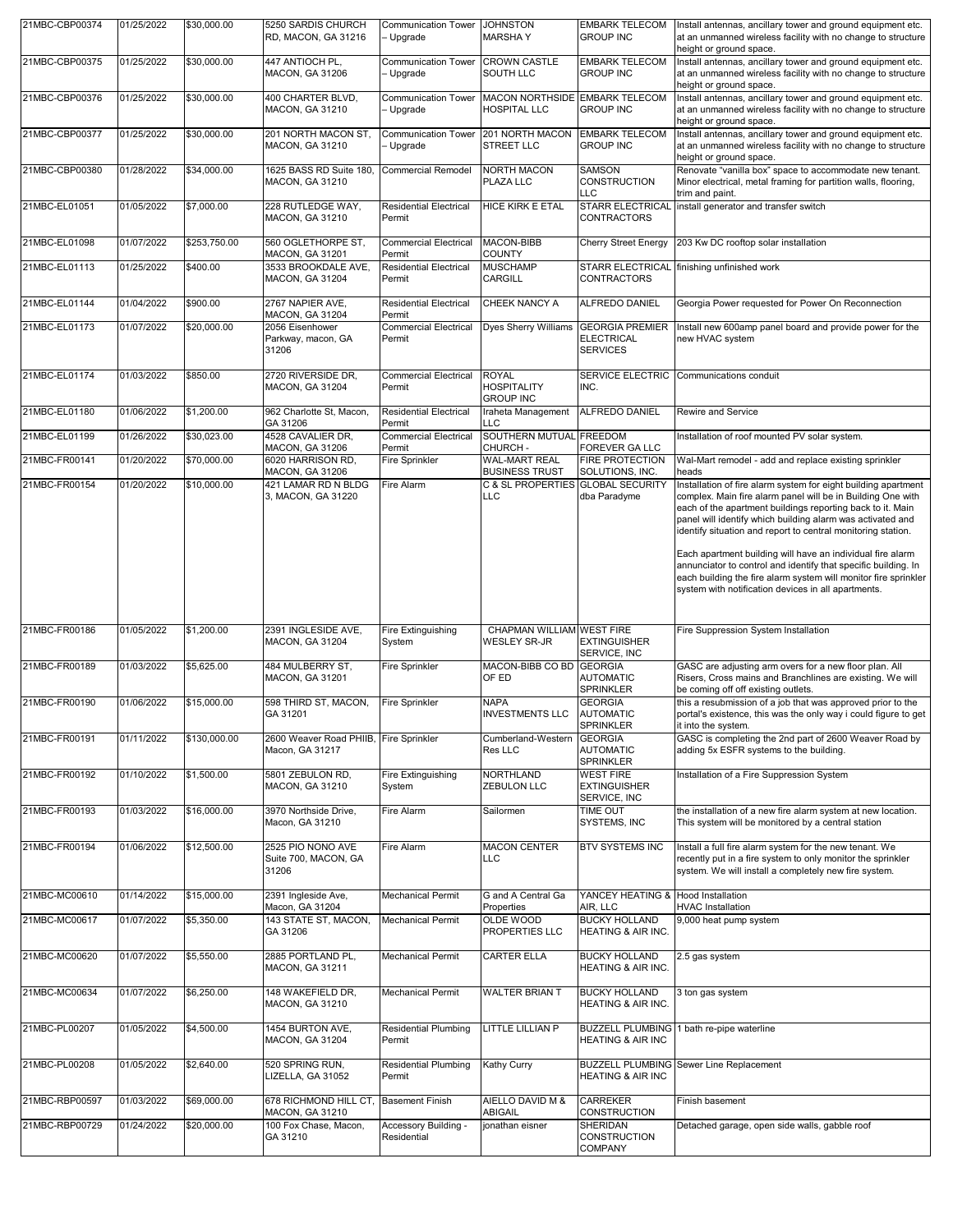| 21MBC-RBP00742 | 01/07/2022 | \$134,454.00 | 200 Little Hickory Drive,<br>Lizella, GA 31052         | New Single Family<br><b>Dwelling</b> | Three Oaks<br>Construction                  | THREE OAKS<br>CONSTRUCTION<br>AND<br>DEVELOPMENT, INC      | <b>New Residential Construction</b>                                                                                                                                                                                                                                                                                                                   |
|----------------|------------|--------------|--------------------------------------------------------|--------------------------------------|---------------------------------------------|------------------------------------------------------------|-------------------------------------------------------------------------------------------------------------------------------------------------------------------------------------------------------------------------------------------------------------------------------------------------------------------------------------------------------|
| 21MBC-RBP00749 | 01/19/2022 | \$15,000.00  | 1596 CEDAR AVE,<br><b>MACON, GA 31204</b>              | <b>Residential Remodel</b>           | <b>EVANS EULA L</b>                         | <b>INTEGRITY</b><br>CONTRACTORS LLC drywall, trims/floors. | Residential remodel. New MEP, Relocate non-bearing walls,                                                                                                                                                                                                                                                                                             |
| 21MBC-RLV00425 | 01/03/2022 | \$600.00     | 206 ADAMS WAY,<br>MACON, GA 31220                      | Low Voltage<br>Residential           | <b>BAUER HOMES LLC</b>                      | <b>ADT SECURITY</b><br><b>SERVICES</b>                     | <b>BA Alarm</b>                                                                                                                                                                                                                                                                                                                                       |
| 21MBC-RLV00426 | 01/03/2022 | \$600.00     | 3354 BRIDGEWOOD DR,<br>MACON, GA 31216                 | Low Voltage<br>Residential           | <b>MOFVII PROPERTY</b><br>CO LLC            | <b>ADT SECURITY</b><br><b>SERVICES</b>                     | <b>BA Alarm</b>                                                                                                                                                                                                                                                                                                                                       |
| 21MBC-RLV00427 | 01/03/2022 | \$600.00     | 140 BUFORD PL,<br><b>MACON, GA 31204</b>               | Low Voltage<br>Residential           | <b>BAUTISTA SUSANA</b>                      | <b>ADT SECURITY</b><br><b>SERVICES</b>                     | <b>BA Alarm</b>                                                                                                                                                                                                                                                                                                                                       |
| 21MBC-RLV00428 | 01/03/2022 | \$600.00     | 242 AUTUMN TRACE CT,<br>MACON, GA 31210                | Low Voltage<br>Residential           | <b>BOWEN MARK</b>                           | <b>ADT SECURITY</b><br><b>SERVICES</b>                     | <b>BA</b> Alarm                                                                                                                                                                                                                                                                                                                                       |
| 22MBC-CBP00001 | 01/03/2022 | \$12,000.00  | 644 REESE ST, MACON,<br>GA 31217                       | <b>Commercial Remodel</b>            | <b>BROWN LEE B</b>                          | SADIQ GROUP IT                                             | COMMERCIAL REMODEL TO INCLUDE PLUMBING,<br>ELECTRICAL, AND DOOR                                                                                                                                                                                                                                                                                       |
| 22MBC-CBP00003 | 01/07/2022 | \$327,636.00 | 905 MAIN ST BLDG<br>831/833/835, MACON, GA<br>31217    | <b>Commercial Remodel</b>            | MACON-BIBB CO<br><b>HOUSING AUTH</b>        | <b>FYFFE</b><br>CONSTRUCTION<br>CO, INC.                   | Renovation of a 208-unit multi-family housing site,<br>consisting of 107 residential buildings in a 1, 2, 3, 4, and 5<br>bedroom mixture of duplexes and townhouses.<br>The Davis Homes and Willingham Court Management office<br>is located at 905 Main Street. Refer to project site plans for<br>street name and numbers of units to be renovated. |
| 22MBC-CBP00004 | 01/10/2022 | \$218,424.00 | 905 MAIN ST BLDG<br>901/903, MACON, GA<br>31217        | <b>Commercial Remodel</b>            | MACON-BIBB CO<br><b>HOUSING AUTH</b>        | <b>FYFFE</b><br>CONSTRUCTION<br>CO, INC.                   | Renovation of a 208-unit multi-family housing site,<br>consisting of 107 residential buildings in a 1, 2, 3, 4, and 5<br>bedroom mixture of duplexes and townhouses.<br>The Davis Homes and Willingham Court Management office<br>is located at 905 Main Street. Refer to project site plans for<br>street name and numbers of units to be renovated. |
| 22MBC-CBP00005 | 01/10/2022 | \$218,424.00 | 905 MAIN ST BLDG<br>103/105, MACON, GA<br>31217        | <b>Commercial Remodel</b>            | <b>MACON-BIBB CO</b><br><b>HOUSING AUTH</b> | <b>FYFFE</b><br>CONSTRUCTION<br>CO, INC.                   | Renovation of a 208-unit multi-family housing site,<br>consisting of 107 residential buildings in a 1, 2, 3, 4, and 5<br>bedroom mixture of duplexes and townhouses.<br>The Davis Homes and Willingham Court Management office<br>is located at 905 Main Street. Refer to project site plans for<br>street name and numbers of units to be renovated. |
| 22MBC-CBP00006 | 01/10/2022 | \$327,636.00 | 905 MAIN ST BLDG<br>102/104/106, MACON, GA<br>31217    | Commercial Remodel                   | MACON-BIBB CO<br><b>HOUSING AUTH</b>        | <b>FYFFE</b><br>CONSTRUCTION<br>CO, INC.                   | Renovation of a 208-unit multi-family housing site,<br>consisting of 107 residential buildings in a 1, 2, 3, 4, and 5<br>bedroom mixture of duplexes and townhouses.<br>The Davis Homes and Willingham Court Management office<br>is located at 905 Main Street. Refer to project site plans for<br>street name and numbers of units to be renovated. |
| 22MBC-CBP00007 | 01/10/2022 | \$107,670.00 | 900 A Street Building<br>2497/2499, MACON, GA<br>31206 | <b>Commercial Remodel</b>            | MACON-BIBB CO<br><b>HOUSING AUTH</b>        | <b>FYFFE</b><br>CONSTRUCTION<br>CO, INC.                   | INTERIOR AND EXTERIOR RENOVATIONS OF<br>APARTMENT DWELLING                                                                                                                                                                                                                                                                                            |
| 22MBC-CBP00008 | 01/10/2022 | \$107,670.00 | 900 A Street Building<br>2491/2493, MACON, GA<br>31201 | Commercial Remodel                   | MACON-BIBB CO<br><b>HOUSING AUTH</b>        | <b>FYFFE</b><br>CONSTRUCTION<br>CO, INC.                   | INTERIOR AND EXTERIOR RENOVATIONS OF<br>APARTMENT DWELLING                                                                                                                                                                                                                                                                                            |
| 22MBC-CBP00009 | 01/10/2022 | \$107,670.00 | 900 A Street Building<br>2491/2489, MACON, GA<br>31206 | <b>Commercial Remodel</b>            | MACON-BIBB CO<br><b>HOUSING AUTH</b>        | <b>FYFFE</b><br><b>CONSTRUCTION</b><br>CO, INC.            | INTERIOR AND EXTERIOR RENOVATIONS OF<br>APARTMENT DWELLING                                                                                                                                                                                                                                                                                            |
| 22MBC-CBP00010 | 01/10/2022 | \$107,670.00 | 900 A Street Building<br>2483/2485, MACON, GA<br>31206 | <b>Commercial Remodel</b>            | MACON-BIBB CO<br><b>HOUSING AUTH</b>        | <b>FYFFE</b><br><b>CONSTRUCTION</b><br>CO, INC.            | INTERIOR AND EXTEROR RENOVATIONS OF<br><b>APARTMENT DWELLING</b>                                                                                                                                                                                                                                                                                      |
| 22MBC-CBP00011 | 01/10/2022 | \$107,670.00 | 900 A Street Building<br>817/815, MACON, GA<br>31206   | Commercial Remodel                   | MACON-BIBB CO<br><b>HOUSING AUTH</b>        | <b>FYFFE</b><br>CONSTRUCTION<br>CO, INC.                   | INTERIOR AND EXTERIOR RENVOATIONS OF<br><b>APARTMENT DWELLING</b>                                                                                                                                                                                                                                                                                     |
| 22MBC-CBP00012 | 01/10/2022 | \$107,670.00 | 900 A Street Building<br>823/821, MACON, GA<br>31206   | <b>Commercial Remodel</b>            | MACON-BIBB CO<br><b>HOUSING AUTH</b>        | <b>FYFFE</b><br>CONSTRUCTION<br>CO, INC.                   | INTERIOR AND EXTERIOR RENOVATIONS OF<br>APARTMENT DWELLING                                                                                                                                                                                                                                                                                            |
| 22MBC-CBP00013 | 01/10/2022 | \$107,670.00 | 900 A Street Building<br>2463/2461, MACON, GA<br>31206 | <b>Commercial Remodel</b>            | MACON-BIBB CO<br><b>HOUSING AUTH</b>        | <b>FYFFE</b><br>CONSTRUCTION<br>CO, INC.                   | INTERIOR AND EXTERIOR RENOVATIONS OF<br>APARTMENT DWELLING                                                                                                                                                                                                                                                                                            |
| 22MBC-CBP00014 | 01/11/2022 | \$107,670.00 | 900 A Street Building<br>2490/2488, MACON, GA<br>31206 | <b>Commercial Remodel</b>            | MACON-BIBB CO<br><b>HOUSING AUTH</b>        | <b>FYFFE</b><br><b>CONSTRUCTION</b><br>CO, INC.            | INTERIOR AND EXTERIOR RENOVATIONS OF<br>APARTMENT DWELLING                                                                                                                                                                                                                                                                                            |
| 22MBC-CBP00016 | 01/11/2022 | \$107,670.00 | 900 A Street Building<br>2452/2450, MACON, GA<br>31206 | <b>Commercial Remodel</b>            | MACON-BIBB CO<br><b>HOUSING AUTH</b>        | <b>FYFFE</b><br>CONSTRUCTION<br>CO, INC.                   | INTERIOR AND EXTERIOR RENOVATIONS OF<br>APARTMENT DWELLING                                                                                                                                                                                                                                                                                            |
| 22MBC-CBP00017 | 01/11/2022 | \$107,670.00 | 900 A Street Building<br>2422/2420, MACON, GA<br>31206 | Commercial Remodel                   | MACON0BIBB CO<br><b>HOUSING AUTH</b>        | <b>FYFFE</b><br>CONSTRUCTION<br>CO, INC.                   | INTERIOR AND EXTERIOR RENOVATIONS OF<br>APARTMENT DWELLING                                                                                                                                                                                                                                                                                            |
| 22MBC-CBP00018 | 01/11/2022 | \$107,670.00 | 900 A Street Building<br>2406/2404, MACON, GA<br>31206 | <b>Commercial Remodel</b>            | MACON-BIBB CO<br><b>HOUSING AUTH</b>        | <b>FYFFE</b><br>CONSTRUCTION<br>CO, INC.                   | INTERIOR AND EXTERIOR RENOVATIONS OF<br>APARTMENT DWELLING                                                                                                                                                                                                                                                                                            |
| 22MBC-CBP00019 | 01/11/2022 | \$107,670.00 | 900 A Street Building<br>822/820, MACON, GA<br>31206   | Commercial Remodel                   | MACON-BIBB CO<br><b>HOUSING AUTH</b>        | <b>FYFFE</b><br><b>CONSTRUCTION</b><br>CO, INC.            | INTERIOR AND EXTERIOR RENOVATIONS OF<br>APARTMENT DWELLING                                                                                                                                                                                                                                                                                            |
| 22MBC-CBP00020 | 01/11/2022 | \$107,670.00 | 900 A Street Building<br>816/814, MACON, GA<br>31206   | <b>Commercial Remodel</b>            | MACON-BIBB CO<br><b>HOUSING AUTH</b>        | <b>FYFFE</b><br><b>CONSTRUCTION</b><br>CO, INC.            | INTERIOR AND EXTERIOR RENOVATIONS OF<br>APARTMENT DWELLING                                                                                                                                                                                                                                                                                            |
| 22MBC-CBP00021 | 01/11/2022 | \$107,670.00 | 900 A Street Building<br>2403/2401, MACON, GA<br>31206 | <b>Commercial Remodel</b>            | MACON-BIBB CO<br><b>HOUSING AUTH</b>        | <b>FYFFE</b><br>CONSTRUCTION<br>CO, INC.                   | INTERIOR AND EXTERIOR RENOVATIONS OF<br>APARTMENT DWELLING                                                                                                                                                                                                                                                                                            |
| 22MBC-CBP00022 | 01/12/2022 | \$218,424.00 | 905 MAIN ST BLDG<br>113/115, MACON, GA<br>31217        | <b>Commercial Remodel</b>            | MACON-BIBB CO<br><b>HOUSING AUTH</b>        | <b>FYFFE</b><br>CONSTRUCTION<br>CO, INC.                   | Renovation of a 208-unit multi-family housing site,<br>consisting of 107 residential buildings in a 1, 2, 3, 4, and 5<br>bedroom mixture of duplexes and townhouses.<br>The Davis Homes and Willingham Court Management office<br>is located at 905 Main Street. Refer to project site plans for<br>street name and numbers of units to be renovated. |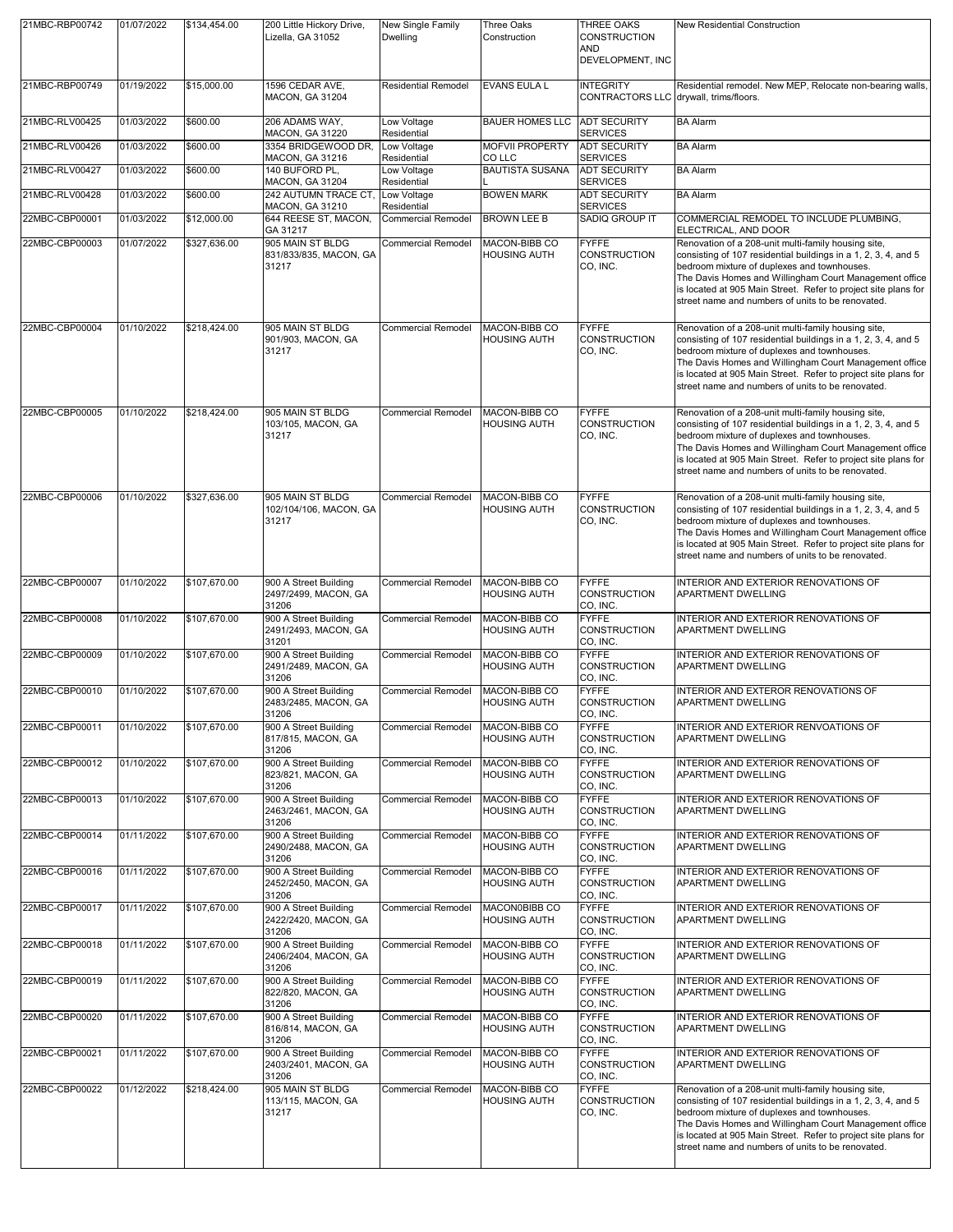| 22MBC-CBP00023 | 01/12/2022 | \$218,424.00   | 905 MAIN ST BLDG<br>112/114, MACON, GA<br>31217              | Commercial Remodel                       | MACON-BIBB CO<br><b>HOUSING AUTH</b>              | <b>FYFFE</b><br><b>CONSTRUCTION</b><br>CO, INC.             | Renovation of a 208-unit multi-family housing site,<br>consisting of 107 residential buildings in a 1, 2, 3, 4, and 5<br>bedroom mixture of duplexes and townhouses.<br>The Davis Homes and Willingham Court Management office<br>is located at 905 Main Street. Refer to project site plans for<br>street name and numbers of units to be renovated. |
|----------------|------------|----------------|--------------------------------------------------------------|------------------------------------------|---------------------------------------------------|-------------------------------------------------------------|-------------------------------------------------------------------------------------------------------------------------------------------------------------------------------------------------------------------------------------------------------------------------------------------------------------------------------------------------------|
| 22MBC-CBP00024 | 01/12/2022 | \$218,424.00   | 905 MAIN ST BLDG<br>120/122, MACON, GA<br>31217              | <b>Commercial Remodel</b>                | MACON-BIBB CO<br>HOUSING AUTH                     | <b>FYFFE</b><br><b>CONSTRUCTION</b><br>CO, INC.             | Renovation of a 208-unit multi-family housing site.<br>consisting of 107 residential buildings in a 1, 2, 3, 4, and 5<br>bedroom mixture of duplexes and townhouses.<br>The Davis Homes and Willingham Court Management office<br>is located at 905 Main Street. Refer to project site plans for<br>street name and numbers of units to be renovated. |
| 22MBC-CBP00025 | 01/12/2022 | \$109,212.00   | 905 MAIN ST BLDG<br>121/123, MACON, GA<br>31217              | <b>Commercial Remodel</b>                | MACON-BIBB CO<br><b>HOUSING AUTH</b>              | <b>FYFFE</b><br>CONSTRUCTION<br>CO, INC.                    | Renovation of a 208-unit multi-family housing site,<br>consisting of 107 residential buildings in a 1, 2, 3, 4, and 5<br>bedroom mixture of duplexes and townhouses.<br>The Davis Homes and Willingham Court Management office<br>is located at 905 Main Street. Refer to project site plans for<br>street name and numbers of units to be renovated. |
| 22MBC-CBP00026 | 01/12/2022 | \$109,212.00   | 905 MAIN ST BLDG 146,<br>MACON, GA 31217                     | <b>Commercial Remodel</b>                | MACON-BIBB CO<br>HOUSING AUTH                     | <b>FYFFE</b><br><b>CONSTRUCTION</b><br>CO, INC.             | Renovation of a 208-unit multi-family housing site,<br>consisting of 107 residential buildings in a 1, 2, 3, 4, and 5<br>bedroom mixture of duplexes and townhouses.<br>The Davis Homes and Willingham Court Management office<br>is located at 905 Main Street. Refer to project site plans for<br>street name and numbers of units to be renovated. |
| 22MBC-CBP00027 | 01/12/2022 | \$218,424.00   | 905 MAIN ST BLDG<br>133/135, MACON, GA<br>31217              | <b>Commercial Remodel</b>                | MACON-BIBB CO<br><b>HOUSING AUTH</b>              | <b>FYFFE</b><br><b>CONSTRUCTION</b><br>CO, INC.             | Renovation of a 208-unit multi-family housing site,<br>consisting of 107 residential buildings in a 1, 2, 3, 4, and 5<br>bedroom mixture of duplexes and townhouses.<br>The Davis Homes and Willingham Court Management office<br>is located at 905 Main Street. Refer to project site plans for<br>street name and numbers of units to be renovated. |
| 22MBC-CBP00028 | 01/12/2022 | \$218,424.00   | 905 MAIN ST BLDG<br>202/204, MACON, GA<br>31217              | <b>Commercial Remodel</b>                | MACON-BIBB CO<br><b>HOUSING AUTH</b>              | <b>FYFFE</b><br><b>CONSTRUCTION</b><br>CO, INC.             | Renovation of a 208-unit multi-family housing site,<br>consisting of 107 residential buildings in a 1, 2, 3, 4, and 5<br>bedroom mixture of duplexes and townhouses.<br>The Davis Homes and Willingham Court Management office<br>is located at 905 Main Street. Refer to project site plans for<br>street name and numbers of units to be renovated. |
| 22MBC-CBP00029 | 01/12/2022 | \$218,424.00   | 905 MAIN ST BLDG<br>212/214, MACON, GA<br>31217              | <b>Commercial Remodel</b>                | MACON-BIBB CO<br><b>HOUSING AUTH</b>              | <b>FYFFE</b><br><b>CONSTRUCTION</b><br>CO, INC.             | Renovation of a 208-unit multi-family housing site,<br>consisting of 107 residential buildings in a 1, 2, 3, 4, and 5<br>bedroom mixture of duplexes and townhouses.<br>The Davis Homes and Willingham Court Management office<br>is located at 905 Main Street. Refer to project site plans for<br>street name and numbers of units to be renovated. |
| 22MBC-CBP00030 | 01/12/2022 | \$218,424.00   | 905 MAIN ST BLDG<br>222/224, MACON, GA<br>31217              | <b>Commercial Remodel</b>                | MACON-BIBB CO<br><b>HOUSING AUTH</b>              | <b>FYFFE</b><br><b>CONSTRUCTION</b><br>CO, INC.             | Renovation of a 208-unit multi-family housing site,<br>consisting of 107 residential buildings in a 1, 2, 3, 4, and 5<br>bedroom mixture of duplexes and townhouses.<br>The Davis Homes and Willingham Court Management office<br>is located at 905 Main Street. Refer to project site plans for<br>street name and numbers of units to be renovated. |
| 22MBC-CBP00031 | 01/12/2022 | \$109,212.00   | 905 MAIN ST BLDG 228,<br>MACON, GA 31217                     | <b>Commercial Remodel</b>                | MACON-BIBB CO<br><b>HOUSING AUTH</b>              | <b>FYFFE</b><br><b>CONSTRUCTION</b><br>CO, INC.             | Renovation of a 208-unit multi-family housing site,<br>consisting of 107 residential buildings in a 1, 2, 3, 4, and 5<br>bedroom mixture of duplexes and townhouses.<br>The Davis Homes and Willingham Court Management office<br>is located at 905 Main Street. Refer to project site plans for<br>street name and numbers of units to be renovated. |
| 22MBC-CBP00032 | 01/12/2022 | \$218,424.00   | 905 MAIN ST BLDG<br>302/304, MACON, GA<br>31217              | <b>Commercial Remodel</b>                | MACON-BIBB CO<br><b>HOUSING AUTH</b>              | <b>FYFFE</b><br>CONSTRUCTION<br>CO, INC.                    | Renovation of a 208-unit multi-family housing site,<br>consisting of 107 residential buildings in a 1, 2, 3, 4, and 5<br>bedroom mixture of duplexes and townhouses.<br>The Davis Homes and Willingham Court Management office<br>is located at 905 Main Street. Refer to project site plans for<br>street name and numbers of units to be renovated. |
| 22MBC-CBP00033 | 01/21/2022 | \$4,000,000.00 | 2600 WEAVER RD,<br>MACON, GA 31217                           | <b>Commercial Remodel</b>                | CUMBERLAND -<br>WESTERN RES LLC CONSTRUCTION      | <b>DUBLIN</b><br>CO., INC.                                  | Convert old manufacturing facility at previous Brown and<br>Williams facility into storage facility                                                                                                                                                                                                                                                   |
| 22MBC-CBP00036 | 01/27/2022 | \$9,600.00     | 905 MAIN ST, MACON,<br>GA 31217                              | <b>New Commercial</b><br><b>Building</b> | MACON-BIBB CO<br><b>HOUSING AUTH</b>              | <b>FYFFE</b><br><b>CONSTRUCTION</b><br>CO, INC.             | INSTALLATION OF TEMPORARY CONSTRUCTION<br>TRAILER.                                                                                                                                                                                                                                                                                                    |
| 22MBC-CBP00041 | 01/26/2022 | \$30,000.00    | 3636 WEST NAPIER AVE, Communication Tower<br>MACON, GA 31204 | - Upgrade                                | <b>WEBB JAMES</b>                                 | <b>EMBARK TELECOM</b><br><b>GROUP INC</b>                   | Install antennas, ancillary tower and ground equipment etc.<br>at an unmanned wireless facility with no change to structure                                                                                                                                                                                                                           |
| 22MBC-CBP00045 | 01/31/2022 | \$118,000.00   | 4151 LOG CABIN DR<br>UNIT #28, MACON, GA<br>31204            | <b>Commercial Remodel</b>                | WINDY HILL MANOR THE RENOVATION<br><b>HLD LLC</b> | <b>SPECIALISTS</b>                                          | height or ground space.<br>FIRE RESTORATION OF UNIT #28 TO INCLUDE<br>ELECTRICAL AND PLUMBING TRADES                                                                                                                                                                                                                                                  |
| 22MBC-CLV00001 | 01/14/2022 | \$600.00       | 385 COLISEUM DR Suite<br>B, MACON, GA 31217                  | Low Voltage<br>Commercial                | S&A 2020 LLC                                      | <b>ADT SECURITY</b><br><b>SERVICES</b>                      | <b>BA Alarm</b>                                                                                                                                                                                                                                                                                                                                       |
| 22MBC-CLV00002 | 01/25/2022 | \$600.00       | 3253 MERCER<br>UNIVERSITY DR,<br>MACON, GA 31204             | Low Voltage<br>Commercial                | GOGA 4 LLC                                        | <b>ADT SECURITY</b><br><b>SERVICES</b>                      | <b>BA Alarm</b>                                                                                                                                                                                                                                                                                                                                       |
| 22MBC-CLV00003 | 01/31/2022 | \$600.00       | 484 FIRST ST Suite 310,<br>MACON, GA 31201                   | Low Voltage<br>Commercial                | <b>TRADING POST ON</b><br><b>FIRST LLC</b>        | <b>ADT SECURITY</b><br><b>SERVICES</b>                      | <b>BA Alarm</b>                                                                                                                                                                                                                                                                                                                                       |
| 22MBC-CRO00001 | 01/27/2022 | \$48,730.00    | 2574 RIVERSIDE DR.<br>MACON, GA 31204                        | <b>Commercial Reroof</b>                 | COLE AP<br>PORTFOLIO III LLC                      | <b>ROYALTY</b><br><b>COMPANIES OF</b><br><b>INDIANA INC</b> | We will install Duro-Blue separator sheet on existing roof.<br>We will install 40mil Duro-last single ply membrane over the<br>Duro-Blue. We will not make structural changes                                                                                                                                                                         |
| 22MBC-CRO00002 | 01/31/2022 | \$33,000.00    | 2737 SHERATON DR,<br>MACON, GA 31204                         | <b>Commercial Reroof</b>                 | AS&TS<br><b>INVESTMENTS INC</b>                   | <b>PLATINUM</b><br><b>ROOFING SERVICES</b><br><b>LLC</b>    | REROOFING EXISTING HOTEL ROOF                                                                                                                                                                                                                                                                                                                         |
|                |            |                |                                                              |                                          |                                                   |                                                             |                                                                                                                                                                                                                                                                                                                                                       |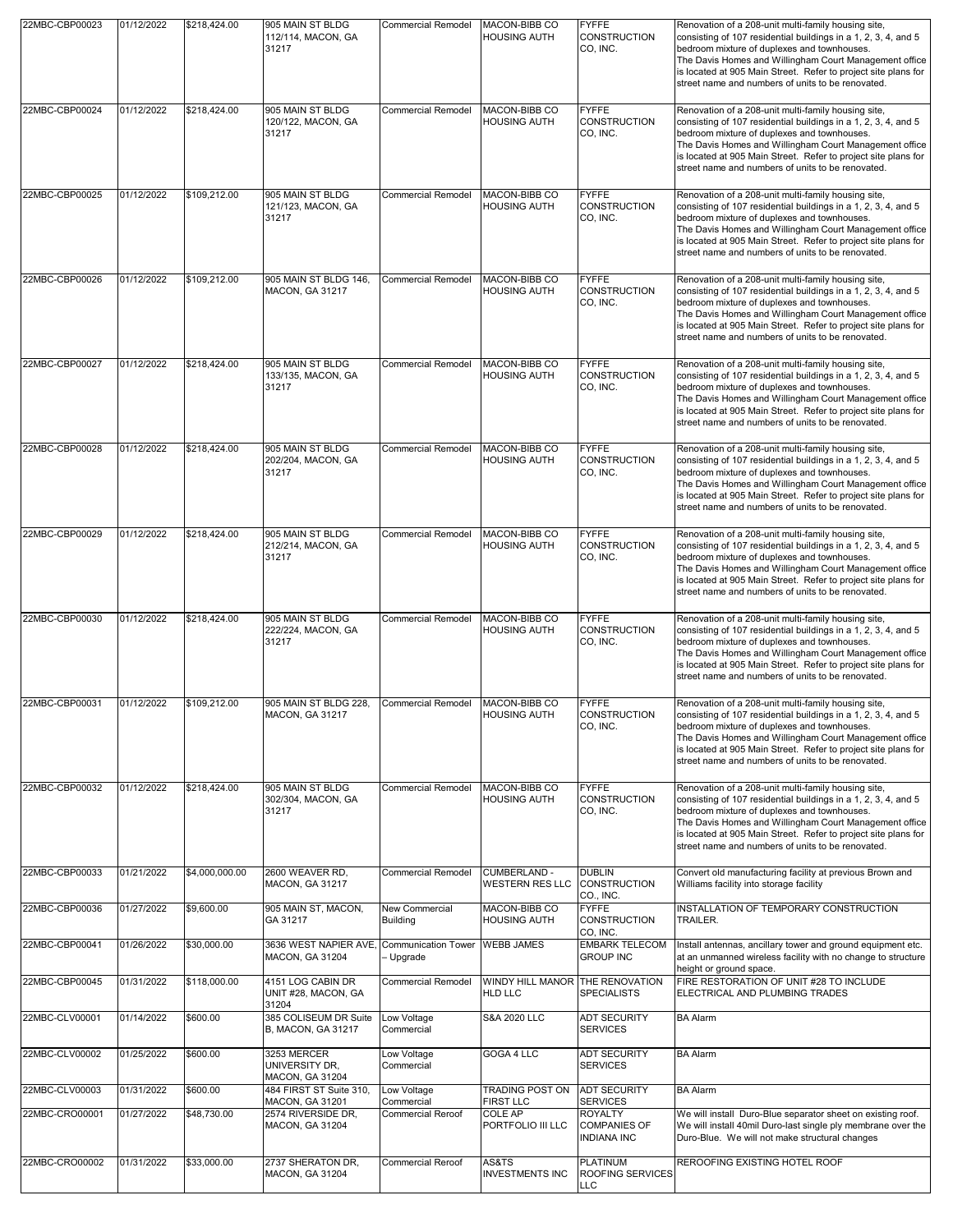| 22MBC-DM00001 | 01/03/2022 | \$8,500.00   | 1374 HOLT AVE, MACON, Demolition<br>GA 31201                           |                                         | DLESLIE LLC                                           | <b>SOUTHERN</b><br><b>EQUIPMENT LLC</b>                                                   | DEMOLITION OF AN ENTIRE RESIDENTIAL STRUCTURE                                                                           |
|---------------|------------|--------------|------------------------------------------------------------------------|-----------------------------------------|-------------------------------------------------------|-------------------------------------------------------------------------------------------|-------------------------------------------------------------------------------------------------------------------------|
| 22MBC-DM00002 | 01/03/2022 | \$8,500.00   | 237 MADISON ST,<br><b>MACON, GA 31201</b>                              | Demolition                              | LUCAS MARQUETA                                        | <b>SOUTHERN</b><br><b>EQUIPMENT LLC</b>                                                   | DEMOLITION OF ENTIRE RESIDENTIAL STRUCTURE                                                                              |
| 22MBC-DM00003 | 01/05/2022 | \$8,500.00   | 1462 HELON ST, MACON, Demolition                                       |                                         | SHAVIS JOHNNIE F                                      | <b>SOUTHERN</b>                                                                           | <b>DEMOLITION</b>                                                                                                       |
| 22MBC-DM00004 | 01/07/2022 | \$250,000.00 | GA 31204<br>1900 PAUL WALSH DR,<br>MACON, GA 31206                     | Demolition                              | HEIRS OF -<br><b>VC MACON GA LLC</b>                  | <b>EQUIPMENT LLC</b><br><b>RAM GENERAL</b><br><b>CONTRACTING &amp;</b><br>DEVELOPMENT INC | Interior demolition                                                                                                     |
| 22MBC-DM00005 | 01/10/2022 | \$7,500.00   | 4385 PIO NONO AVE,<br>MACON, GA 31206                                  | Demolition                              | <b>TOGEDA LLC</b>                                     | <b>FRANK TAYLOR</b><br>ENTERPRISES, INC.                                                  | <b>DEMOLITION</b>                                                                                                       |
| 22MBC-DM00007 | 01/13/2022 | \$400,000.00 | 2312 SHURLING DR.<br>MACON, GA 31211                                   | Demolition                              | <b>BOARD OF</b><br><b>EDUCATION</b>                   | <b>WARREN</b><br>ASSOCIATES INC.                                                          | <b>DEMOLITION</b>                                                                                                       |
| 22MBC-DM00008 | 01/20/2022 | \$75,000.00  | 4785 RIVERSIDE DR.<br>MACON, GA 31210                                  | Demolition                              | <b>BUTLER FAMILY</b><br><b>HOLDINGS LLLP</b>          | <b>PELLICANO</b><br><b>CONSTRUCTION</b>                                                   | Demolition of auto dealership, BMW of Macon                                                                             |
| 22MBC-DM00009 | 01/28/2022 | \$6,700.00   | 257 SPIKES ST UNIT 265 Demolition<br>SPIKES STREET,<br>MACON, GA 31206 |                                         | <b>BEAL WALTER</b><br>CLYDE                           | <b>SOUTHERN</b><br><b>EQUIPMENT LLC</b>                                                   | DEMOLITION OF ENTIRE RESIDENTIAL STRUCTURE<br>TWO DWELLINGS ON PARCEL BUT ONLY ONE<br>DWELLING IS BEING DEMOLISHED      |
| 22MBC-DM00010 | 01/28/2022 | \$7,200.00   | 1528 WALNUT ST,<br>MACON, GA 31201                                     | Demolition                              | WILLIAMS ED                                           | <b>SOUTHERN</b><br><b>EQUIPMENT LLC</b>                                                   | DEMOLITION OF ENTIRE RESIDENTIAL STRUCTURE                                                                              |
| 22MBC-DM00011 | 01/28/2022 | \$6,700.00   | 238 WARD ST, MACON,<br>GA 31201                                        | Demolition                              | POUND MILLIE<br>PHILLIPS                              | <b>SOUTHERN</b><br><b>EQUIPMENT LLC</b>                                                   | DEMOLITION OF ENTIRE RESIDENTIAL STRUCTURE                                                                              |
| 22MBC-DM00012 | 01/28/2022 | \$7,500.00   | 381 FAIRVIEW AVE,<br><b>MACON, GA 31217</b>                            | Demolition                              | REFERRAL HOMES<br>INC                                 | <b>SOUTHERN</b><br><b>EQUIPMENT LLC</b>                                                   | DEMOLITION OF ENTIRE RESIDENTIAL STRUCTURE                                                                              |
| 22MBC-DM00013 | 01/31/2022 | \$5,000.00   | 2832 BARRETT AVE,<br>MACON, GA 31206                                   | Demolition                              | <b>GAREY MILTON</b><br><b>HEIRS OF</b>                | <b>GEORGIA</b><br><b>ENVIRONMENTAL</b><br><b>GROUP</b>                                    | DEMOLITION OF ENTIRE RESIDENTIAL STRUCTURE                                                                              |
| 22MBC-EL00001 | 01/03/2022 | \$100.00     | 3144 VISTA CIR, MACON, Residential Electrical<br>GA 31204              | Permit                                  | PETERSON JOHN B<br>JR & JEAN H                        | <b>GRAY ELECTRICAL</b><br>SERVICES, LLC                                                   | REPLACED RESIDENTIAL ELECTRICAL SERVICE DUE<br>TO STORM DAMAGE                                                          |
| 22MBC-EL00002 | 01/03/2022 | \$3,300.00   | 761 ANDERSON ST,<br>MACON, GA 31201                                    | <b>Residential Electrical</b><br>Permit | SETH MILLER REAL<br><b>ESTATE LLC</b>                 | INC.                                                                                      | SERVICE ELECTRIC Panel/Service Change                                                                                   |
| 22MBC-EL00003 | 01/03/2022 | \$1,500.00   | 5009 HARRISON RD,                                                      | <b>Commercial Electrical</b>            | <b>GOLDSTONE</b>                                      |                                                                                           | SERVICE ELECTRIC Communications receptacle                                                                              |
| 22MBC-EL00004 | 01/20/2022 | \$1,100.00   | MACON, GA 31206<br>361 RAINES AVE,                                     | Permit<br><b>Commercial Electrical</b>  | HOSPITALITY INC                                       | INC.                                                                                      | SMITH LESLIE DEAN SERVICE ELECTRIC Communications conduit and receptacle                                                |
| 22MBC-EL00005 | 01/20/2022 | \$700.00     | MACON, GA 31206<br>6210 ZEBULON RD,                                    | Permit<br><b>Commercial Electrical</b>  | <b>MCDONALD'S USA</b>                                 | INC.<br><b>SERVICE ELECTRIC</b>                                                           | Communications conduit                                                                                                  |
| 22MBC-EL00006 | 01/20/2022 | \$650.00     | MACON, GA 31210<br>2140 RIVERSIDE DR,                                  | Permit<br><b>Commercial Electrical</b>  | LLC<br><b>RIVERSIDE</b>                               | INC.                                                                                      | SERVICE ELECTRIC Communications receptacle                                                                              |
| 22MBC-EL00007 | 01/03/2022 | \$1,000.00   | MACON, GA 31204<br>2274 NEW CLINTON RD,                                | Permit<br><b>Residential Electrical</b> | <b>MEDICAL LLC</b>                                    | INC.<br>HARROLD LOUISE & STARR ELECTRICAL bent mast                                       |                                                                                                                         |
|               |            |              | <b>MACON, GA 31217</b>                                                 | Permit                                  |                                                       | <b>CONTRACTORS</b>                                                                        |                                                                                                                         |
| 22MBC-EL00008 | 01/04/2022 | \$150.00     | 5615 HOUSTON RD<br>SUITE 5, MACON, GA<br>31216                         | <b>Commercial Electrical</b><br>Permit  | <b>RUTLAND</b><br><b>HOLDINGS LLC</b>                 | <b>JOHNSON</b><br><b>ELECTRIC</b>                                                         | POWER RELEASE                                                                                                           |
| 22MBC-EL00009 | 01/04/2022 | \$500.00     | 3828 LYONS ST, MACON, Residential Electrical<br>GA 31206               | Permit                                  | <b>STRUCTURING</b><br>PARTNERS LLC                    | <b>GENERAL</b><br><b>SCIENTIFIC</b>                                                       | <b>REPLACE METERBASE</b>                                                                                                |
| 22MBC-EL00010 | 01/04/2022 | \$2,400.00   | 615 VILLA CREST AVE,<br>MACON, GA 31206                                | <b>Residential Electrical</b><br>Permit | GONZALEZ<br><b>MARCOS R</b>                           | <b>GENERAL</b><br><b>SCIENTIFIC</b>                                                       | <b>REWIRE</b>                                                                                                           |
| 22MBC-EL00011 | 01/04/2022 | \$3,300.00   | 2482 HOLLAND DR,<br>MACON, GA 31206                                    | <b>Residential Electrical</b><br>Permit | <b>DUMMITT LLC</b>                                    | <b>AMEN ELECTRIC</b>                                                                      | <b>POWER RELEASE</b>                                                                                                    |
| 22MBC-EL00012 | 01/06/2022 | \$8,000.00   | 1976 WOODLAND DR,<br><b>MACON, GA 31211</b>                            | <b>Residential Electrical</b><br>Permit | LANE JOHN A                                           | <b>MACON</b><br><b>CONNECTIONS LLC</b>                                                    | New Service                                                                                                             |
| 22MBC-EL00013 | 01/06/2022 | \$10,000.00  | 2161 FERGUSON ST.<br>MACON, GA 31204                                   | <b>Residential Electrical</b><br>Permit | <b>MONROE LAND</b><br>DEVELOPMENT LLC CONNECTIONS LLC | <b>MACON</b>                                                                              | <b>NEW SERVICE</b>                                                                                                      |
| 22MBC-EL00014 | 01/12/2022 | \$2,000.00   | 463 SUGARLOAF DR,<br>MACON, GA 31204                                   | <b>Residential Electrical</b><br>Permit | JONES MICHELLE A PREMIER POOLS                        | AND SPAS                                                                                  | Swimming pool                                                                                                           |
| 22MBC-EL00015 | 01/14/2022 | \$2,000.00   | 319 JONES AVE, MACON<br>GA 31217                                       | <b>Residential Electrical</b><br>Permit | PENTONY RICHARD DPWE, LLC                             |                                                                                           | Upgrade to 200A and panel changeout                                                                                     |
| 22MBC-EL00016 | 01/05/2022 | \$2,800.00   | 1505 FLORENCE AVE,<br><b>MACON, GA 31204</b>                           | <b>Residential Electrical</b><br>Permit | JONES SOLOMON                                         |                                                                                           | HOGAN'S ELECTRIC EXTERIOR ELECTRICAL, METERBASE, SERVICE<br>STACK, GROUNDING SYSTEM, INSTALL CORRECT<br><b>BREAKER.</b> |
| 22MBC-EL00017 | 01/05/2022 | \$475.00     | 2260 LYN DR, MACON,<br>GA 31206                                        | <b>Residential Electrical</b><br>Permit | KITE ADRIENNE L                                       | <b>HOGAN'S ELECTRIC</b>                                                                   | GROUNDING SYSTEM, POWER RELEASE                                                                                         |
| 22MBC-EL00018 | 01/06/2022 | \$6,000.00   | 426 HOLLOWAY ST.<br>MACON, GA 31206                                    | <b>Residential Electrical</b><br>Permit | <b>COLEMAN HENRY</b><br><b>HEIRS - RUBY</b>           | OJ'S ELECTRIC<br><b>SERVICES</b>                                                          | TOTAL RESIDENTIAL REWIRE                                                                                                |
| 22MBC-EL00019 | 01/19/2022 | \$1,300.00   | 1557 ROSECREST AVE,<br><b>MACON, GA 31201</b>                          | <b>Residential Electrical</b><br>Permit | JOINER-KAY RUBYE ELECTRICAL<br>& JOINER LAKIA         | FIXERS, LLC                                                                               | Temporary pole                                                                                                          |
| 22MBC-EL00020 | 01/25/2022 | \$7,500.00   | 171 RIVOLI RIDGE DR,<br>MACON, GA 31210                                | <b>Residential Electrical</b><br>Permit | <b>STUCKEY</b><br>TALMADGE & REVA                     | <b>CONTRACTORS</b>                                                                        | STARR ELECTRICAL install generator and transfer switch                                                                  |
| 22MBC-EL00022 | 01/07/2022 | \$1,000.00   | 524 GILES ST, MACON,<br>GA 31201                                       | <b>Residential Electrical</b><br>Permit | BROWN ROBERT JR GENERAL POWER                         | ELECTRIC CO.                                                                              | POWER HAS BEEN OFF FOR OVER A YEAR.                                                                                     |
| 22MBC-EL00024 | 01/07/2022 | \$2,100.00   | 824 CORBIN AVE,<br>MACON, GA 31204                                     | <b>Residential Electrical</b><br>Permit | SHELTON CURTISS                                       | K & P ELECTRICAL<br>SERVICES INC                                                          | <b>UPGRADE SERVICE</b>                                                                                                  |
| 22MBC-EL00025 | 01/07/2022 | \$2,100.00   | 476 CORBIN AVENUE,<br><b>MACON, GA 31204</b>                           | <b>Residential Electrical</b><br>Permit |                                                       |                                                                                           | SERVICE UPGRADE ON RESIDENTIAL DWELLING.<br>PROJECT SITE LOCATED ON PARCEL WITH 2405<br>LENORA PLACE                    |
| 22MBC-EL00026 | 01/07/2022 | \$2,100.00   | 3472 OHARA DR S,<br>MACON, GA 31206                                    | <b>Residential Electrical</b><br>Permit | <b>SMITH JAMES</b>                                    |                                                                                           | <b>UPGRADE SERVICE</b>                                                                                                  |
| 22MBC-EL00027 | 01/07/2022 | \$100,000.00 | 181 LWR BAY ST,<br><b>MACON, GA 31206</b>                              | <b>Commercial Electrical</b><br>Permit  | RANDALL<br><b>VENTURES LLC</b>                        | <b>SOUTHERN</b><br><b>ELECTRICAL &amp;</b><br>TECHNICAL<br>SERVICES, INC.                 | Electrical service and connection of Computor Server<br>Container                                                       |
| 22MBC-EL00028 | 01/07/2022 | \$5,000.00   | 4748 CAVALIER DR.<br>MACON, GA 31206                                   | <b>Commercial Electrical</b><br>Permit  | <b>VERIZON WIRELESS</b><br>OF THE                     | <b>CRANE'S COMFORT</b><br><b>SERVICES INC</b>                                             | Install a 200 amp electrical service from existing meter<br>socket for AT&T Co location structure.                      |
| 22MBC-EL00029 | 01/10/2022 | \$200.00     | 6355 BARFIELD RD,<br>MACON, GA 31216                                   | <b>Residential Electrical</b><br>Permit | PHILLIPS MARY R                                       | J. R. HUNNICUTT                                                                           | SERVICE FOR RV                                                                                                          |
| 22MBC-EL00030 | 01/12/2022 | \$7,000.00   | 1425 HELON ST, MACON,<br>GA 31204                                      | <b>Residential Electrical</b><br>Permit | DAVIS ULYSSES -                                       | <b>OJ'S ELECTRIC</b><br><b>SERVICES</b>                                                   | COMPLETE REWIRE OF RESIDENTIAL DWELLING.                                                                                |
| 22MBC-EL00031 | 01/12/2022 | \$325.00     | 2354 ADAMS AVE,<br>MACON, GA 31206                                     | <b>Residential Electrical</b><br>Permit | <b>F &amp; N STEWART</b><br>PROPERTIES LLC            | JE POWER CO                                                                               | POWER RELEASE                                                                                                           |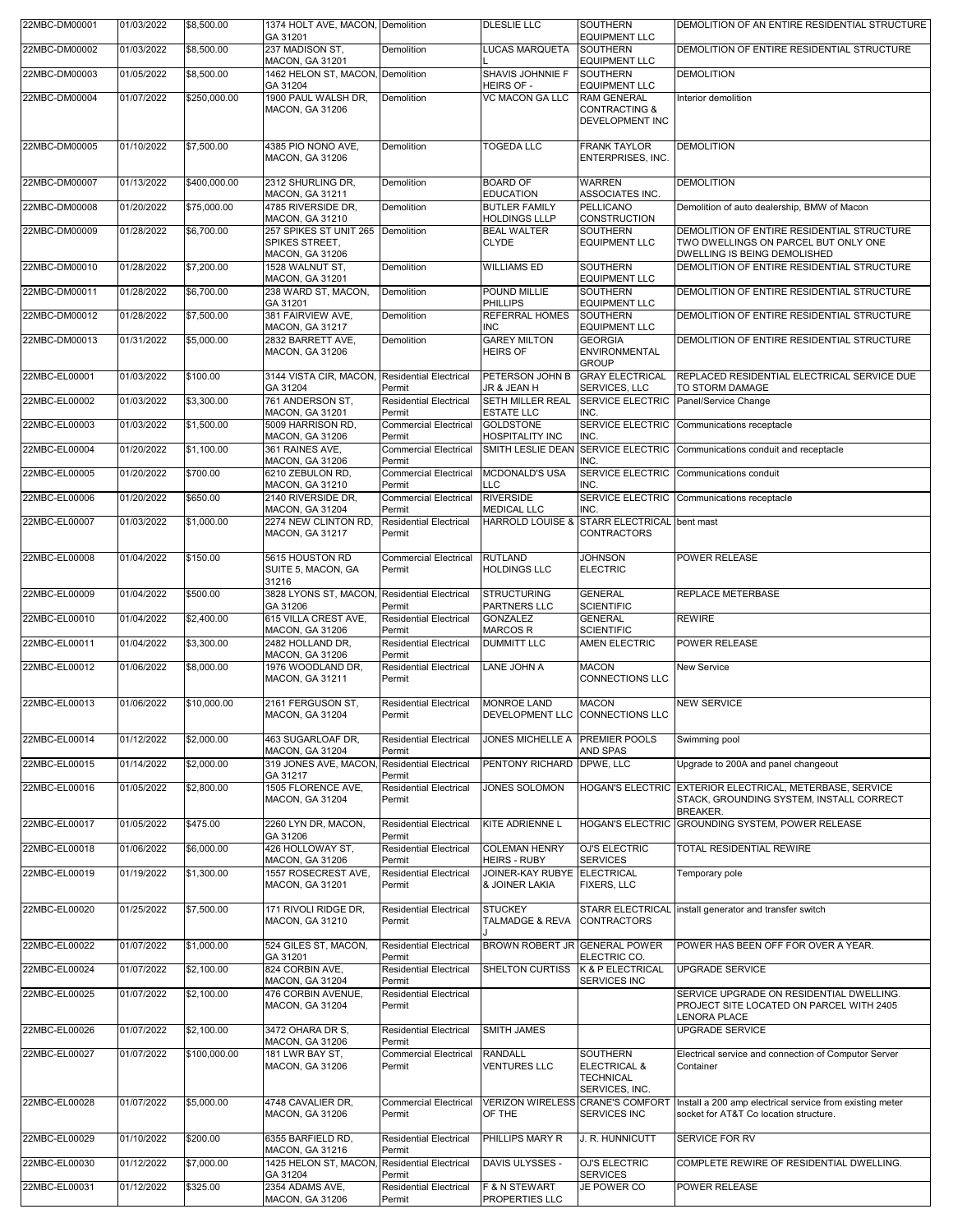| 22MBC-EL00032 | 01/12/2022 | \$2,800.00  | 1225 TUCKER RD,                                                    | <b>Residential Electrical</b>           | HOBBS DAPHNE M & GENERAL                       |                                                  | <b>REWIRE</b>                                                              |
|---------------|------------|-------------|--------------------------------------------------------------------|-----------------------------------------|------------------------------------------------|--------------------------------------------------|----------------------------------------------------------------------------|
|               |            |             | MACON, GA 31210                                                    | Permit                                  | <b>ETAL</b>                                    | <b>SCIENTIFIC</b>                                |                                                                            |
| 22MBC-EL00033 | 01/18/2022 | \$1,000.00  | 576 HEARD AVE,<br>MACON, GA 31206                                  | <b>Residential Electrical</b><br>Permit | SIMPSON ARNOLD A KEN GORDON<br>JR              | <b>ELECTRIC</b>                                  | New Service                                                                |
| 22MBC-EL00034 | 01/24/2022 | \$15,000.00 | 6518 SHAWN DR,                                                     | <b>Residential Electrical</b>           | <b>HERRING KRYSTAL</b>                         | <b>BLU SOLAR</b>                                 | Solar Panel Install to rooftop                                             |
|               |            |             | MACON, GA 31052                                                    | Permit                                  | м                                              | <b>ENERGY</b>                                    |                                                                            |
| 22MBC-EL00035 | 01/13/2022 | \$1,000.00  | 5707 RIVOLI DR, MACON,<br>GA 31210                                 | <b>Commercial Electrical</b><br>Permit  | NORTH MACON<br>PRESBYTERIAN -                  | SPEIR &<br><b>ASSOCIATES</b>                     | <b>Electrical service</b>                                                  |
|               |            |             |                                                                    |                                         |                                                | <b>ELECTRICAL</b>                                |                                                                            |
|               |            |             |                                                                    |                                         |                                                | CONTRACTORS,<br>INC.                             |                                                                            |
| 22MBC-EL00036 | 01/14/2022 | \$15,550.00 | 611 MONROE ST,                                                     | <b>Residential Electrical</b>           | PLETZ JACOB D                                  | <b>BLU SOLAR</b>                                 | Solar panel installation                                                   |
|               |            |             | MACON, GA 31201                                                    | Permit                                  |                                                | <b>ENERGY</b>                                    |                                                                            |
| 22MBC-EL00038 | 01/13/2022 | \$500.00    | 1767 ARLINGTON PARK,<br>MACON, GA 31204                            | <b>Residential Electrical</b><br>Permit | <b>ALL CITY</b><br><b>INVESTMENT</b>           | <b>GENERAL</b><br><b>SCIENTIFIC</b>              | <b>CHANGE METER BASE</b>                                                   |
|               |            |             |                                                                    |                                         | <b>GROUP LL</b>                                |                                                  |                                                                            |
| 22MBC-EL00039 | 01/13/2022 | \$500.00    | 1765 Arlington Park,                                               | <b>Residential Electrical</b>           |                                                | <b>GENERAL</b>                                   | <b>CHANGE METER BASE</b>                                                   |
| 22MBC-EL00040 | 01/14/2022 | \$1,300.00  | Macon, GA 31204<br>6001 THOMASTON RD,                              | Permit<br><b>Residential Electrical</b> | <b>HPI HUNTERS RUN</b>                         | <b>SCIENTIFIC</b>                                | SERVICE ELECTRIC Communications receptacle and conduit                     |
|               |            |             | MACON, GA 31220                                                    | Permit                                  | <b>LLC</b>                                     | INC.                                             |                                                                            |
| 22MBC-EL00041 | 01/14/2022 | \$4,592.70  | 2874 VILLAGE GREEN                                                 | <b>Residential Electrical</b>           | <b>BOYLE PAMELLA L</b>                         |                                                  | SERVICE ELECTRIC Panel and Service Change                                  |
| 22MBC-EL00042 | 01/14/2022 | \$2,139.70  | DR, MACON, GA 31206<br>2780 HERBERT SMART                          | Permit<br><b>Residential Electrical</b> | <b>SOSBY FRANCES</b>                           | INC.                                             | SERVICE ELECTRIC Replace main breaker                                      |
|               |            |             | AIRPORT RD, MACON,                                                 | Permit                                  | LANETTE                                        | INC.                                             |                                                                            |
| 22MBC-EL00044 | 01/18/2022 | \$100.00    | GA 31217<br>2050 MERIWOOD DR Apt Residential Electrical            |                                         | <b>WALNUT HILLS</b>                            | <b>METRO POWER</b>                               | POWER RELEASE                                                              |
|               |            |             | 201-A, MACON, GA 31211 Permit                                      |                                         | <b>APARTMENTS</b>                              |                                                  |                                                                            |
|               |            |             |                                                                    |                                         |                                                |                                                  |                                                                            |
| 22MBC-EL00045 | 01/16/2022 | \$250.00    | 4064 WORSHAM AVE,<br><b>MACON, GA 31206</b>                        | <b>Residential Electrical</b><br>Permit | <b>JACKSON EVRAL</b><br>RAY & MARY P           | M.A.B. ELECTRICAL<br><b>SERVICE</b>              | <b>Power Restore</b>                                                       |
| 22MBC-EL00047 | 01/14/2022 | \$4,500.00  | 3089 BROADWAY,                                                     | <b>Commercial Electrical</b>            | <b>OLIVER WILLIAM</b>                          | <b>PITTS ELECTRIC</b>                            | CHANGING DAMAGED 200AMP/3PHASE SERVICE                                     |
|               |            |             | MACON, GA 31206                                                    | Permit                                  | <b>DENNIS</b>                                  | CO., INC.<br>HOGAN'S ELECTRIC REWIRE UPDATE      | DISCONNECT & DAMAGED PANEL                                                 |
| 22MBC-EL00048 | 01/14/2022 | \$5,000.00  | 697 GRENADA TERR,<br>MACON, GA 31206                               | <b>Residential Electrical</b><br>Permit | <b>HOWARD TOBIAS &amp;</b><br><b>ETAL</b>      |                                                  |                                                                            |
| 22MBC-EL00049 | 01/14/2022 | \$5,800.00  | 1088 CARLISLE AVE,                                                 | <b>Residential Electrical</b>           |                                                |                                                  | BRIGGETT FRANK E HOGAN'S ELECTRIC REWIRE TO PRESENT ELECTRIC CODE, SMOKE   |
|               |            |             | MACON, GA 31204                                                    | Permit                                  |                                                |                                                  | DETECTOR, ENTITE HOUSE SURGE, FAULT BREAKER,<br>FRONT & BACK GFCI OUTLETS. |
| 22MBC-EL00050 | 01/14/2022 | \$5,000.00  | 3140 GEORGIA PL.                                                   | <b>Residential Electrical</b>           | <b>FLOWERS</b>                                 | HOGAN'S ELECTRIC REWIRE TO CODE                  |                                                                            |
|               |            |             | MACON, GA 31204                                                    | Permit                                  | <b>CORNELIUS &amp;</b>                         |                                                  |                                                                            |
| 22MBC-EL00051 | 01/14/2022 | \$5,000.00  | 982 PERRY DR, MACON,<br>GA 31217                                   | <b>Residential Electrical</b><br>Permit |                                                | GREENE RASHIDA S HOGAN'S ELECTRIC REWIRE TO CODE |                                                                            |
| 22MBC-EL00052 | 01/14/2022 | \$3,200.00  | 5310 TINKER DR.                                                    | Residential Electrical                  | RANGEL JAIME S                                 |                                                  | HOGAN'S ELECTRIC REBUILD SERVICE ACCORDING TO CORRECT PANEL,               |
|               |            |             | MACON, GA 31216                                                    | Permit                                  |                                                |                                                  | GROUNDING SYSTEM, SERVICE DISCONNECT.                                      |
| 22MBC-EL00053 | 01/14/2022 | \$375.00    | 5314 Tinker Drive, Macon,                                          | <b>Residential Electrical</b>           |                                                |                                                  | HOGAN'S ELECTRIC REPAIR METER BASE, INSTALL CORRECT GROUNDING              |
|               |            |             | GA 31216                                                           | Permit                                  |                                                |                                                  | SYSTEM.                                                                    |
| 22MBC-EL00055 | 01/18/2022 | \$2,000.00  | 772 PATTON AVE,<br>MACON, GA 31204                                 | <b>Residential Electrical</b><br>Permit | <b>BUTTS KELVIN</b>                            | OJ'S ELECTRIC<br><b>SERVICES</b>                 | POWER RELEASE, ADD LIGHTS AND SMOKE<br><b>DETECTORS</b>                    |
| 22MBC-EL00056 | 01/19/2022 | \$7,500.00  | 4785 RIVERSIDE DR,                                                 | <b>Commercial Electrical</b>            | <b>BUTLER FAMILY</b>                           | <b>STARR ELECTRICAL</b>                          | <b>TEMPORARY SERVICE</b>                                                   |
|               |            |             | MACON, GA 31210                                                    | Permit                                  | <b>HOLDINGS LLLP</b>                           | <b>CONTRACTORS</b>                               |                                                                            |
| 22MBC-EL00057 | 01/19/2022 | \$3,000.00  | 325 COTTON AVE,                                                    | <b>Commercial Electrical</b>            | <b>G&amp;A CENTRAL</b>                         | <b>TAYLOR ELECTRIC</b>                           | NEW 200 3 C SERVICE                                                        |
|               |            |             | <b>MACON, GA 31201</b>                                             | Permit                                  | <b>GEORGIA</b>                                 | CO. INC.                                         |                                                                            |
| 22MBC-EL00059 | 01/19/2022 | \$450.00    | 1350 BRENTWOOD AVE,                                                | <b>Residential Electrical</b>           | <b>PROPERTI</b><br>LAVENDER ERNEST JE POWER CO |                                                  | REPLACE FIRE DAMAGED WIRING IN BEDROOM                                     |
|               |            |             | MACON, GA 31204                                                    | Permit                                  | SR - EULA                                      |                                                  |                                                                            |
| 22MBC-EL00060 | 01/19/2022 | \$5,800.00  | 2755 VINEVILLE AVE                                                 | <b>Residential Electrical</b>           | PIERCE REAL                                    |                                                  | HOGAN'S ELECTRIC REBUILD SERVICE 200 AMPS                                  |
|               |            |             | UNIT A, MACON, GA<br>31204                                         | Permit                                  | <b>ESTATE PROPERTIE</b>                        |                                                  |                                                                            |
| 22MBC-EL00061 | 01/19/2022 | \$5,800.00  | 2755 VINEVILLE AVE                                                 | <b>Residential Electrical</b>           | PIERCE REAL                                    |                                                  | HOGAN'S ELECTRIC REBUILD SERVICE 100 AMPS                                  |
|               |            |             | UNIT B, MACON, GA<br>31204                                         | Permit                                  | <b>ESTATE PROPERTIE</b>                        |                                                  |                                                                            |
| 22MBC-EL00062 | 01/20/2022 | \$200.00    | 3397 ATKINS DR.                                                    | <b>Residential Electrical</b>           | <b>GABRILA GOMEZ</b>                           |                                                  | POWER RELEASE                                                              |
|               |            |             | MACON, GA 31204                                                    | Permit                                  | (HOMEOWNER)                                    |                                                  |                                                                            |
| 22MBC-EL00063 | 01/21/2022 | \$1,500.00  | 1486 ANTHONY RD,<br>MACON, GA 31206                                | <b>Residential Electrical</b><br>Permit | RIGGINS ALAINA N                               |                                                  | HACKETT ELECTRIC Upgrading electrical service from 100amp to 150 amp       |
| 22MBC-EL00064 | 01/21/2022 | \$1,800.00  | 2884 ANTIOCH RD,                                                   | <b>Residential Electrical</b>           | <b>SCOTT</b>                                   | JE POWER CO                                      | REPLACE METER BASE & ADD RECEPTACLE TO                                     |
|               |            |             | MACON, GA 31206                                                    | Permit                                  | CARLINGTON                                     |                                                  | <b>BEDROOM</b>                                                             |
| 22MBC-EL00065 | 01/21/2022 | \$1,800.00  | 2886 ANTIOCH ROAD,<br><b>MACON, GA 31206</b>                       | <b>Residential Electrical</b><br>Permit |                                                | JE POWER CO                                      | REPLACE METER BASE AND ADD RECEPTACLE TO<br><b>BEDROOM</b>                 |
| 22MBC-EL00066 | 01/21/2022 | \$750.00    | 1214 SHERBROOKE CT,                                                | <b>Residential Electrical</b>           | <b>SLAUGHTER</b>                               | <b>GENERAL</b>                                   | <b>CHANGE SERVICE</b>                                                      |
| 22MBC-EL00067 | 01/21/2022 | \$3,200.00  | MACON, GA 31204<br>684 SAPP ST, MACON,                             | Permit<br><b>Residential Electrical</b> | THELMA J<br><b>RUSSELL NELLIE J</b>            | <b>SCIENTIFIC</b><br><b>GENERAL</b>              | <b>REWIRE</b>                                                              |
|               |            |             | GA 31204                                                           | Permit                                  |                                                | <b>SCIENTIFIC</b>                                |                                                                            |
| 22MBC-EL00068 | 01/21/2022 | \$3,200.00  | 4329 ESSEX RD, MACON                                               | <b>Residential Electrical</b>           | <b>BROADVIEW SFGA</b>                          | <b>GENERAL</b>                                   | <b>REWIRE</b>                                                              |
| 22MBC-EL00069 | 01/24/2022 | \$650.00    | GA 31206<br>2071 LEVEL ACRES DR.                                   | Permit<br><b>Residential Electrical</b> | 65 LLC<br><b>GEORGE</b>                        | <b>SCIENTIFIC</b><br><b>GENERAL</b>              | REPAIR DOWNED SERVICE                                                      |
|               |            |             | <b>MACON, GA 31217</b>                                             | Permit                                  | <b>CARSWELL HEIRS</b>                          | <b>SCIENTIFIC</b>                                |                                                                            |
|               | 01/25/2022 |             |                                                                    |                                         | OF-                                            |                                                  |                                                                            |
| 22MBC-EL00070 |            | \$8,000.00  | 883 FULTON ST S,<br>MACON, GA 31206                                | <b>Residential Electrical</b><br>Permit | JONES ALBERT JR                                | <b>BETA ELECTRIC</b>                             | New 200a service and complete rewire                                       |
| 22MBC-EL00071 | 01/25/2022 | \$1,000.00  | 1350 BRINWOOD DR,                                                  | <b>Residential Electrical</b>           | Ace Homes LLC                                  | <b>TOMMY'S LIGHTING</b>                          | Power off over 6 months                                                    |
| 22MBC-EL00072 | 01/25/2022 | \$2,000.00  | MACON, GA 31204<br>165 STONEWALL PL,                               | Permit<br><b>Residential Electrical</b> | <b>J B WALKS</b>                               | AND ELECTRIC<br><b>HUBBARD</b>                   | Rewire                                                                     |
|               |            |             | MACON, GA 31204                                                    | Permit                                  | <b>INVESTMENTS LLC</b>                         | <b>ELECTRIC</b>                                  |                                                                            |
| 22MBC-EL00073 | 01/25/2022 | \$500.00    | 247 RILEY AVE, MACON,                                              | <b>Residential Electrical</b>           | VALENZUELA                                     | <b>HUBBARD</b>                                   | Change service                                                             |
| 22MBC-EL00074 | 01/31/2022 | \$7,500.00  | GA 31204<br>4699 WESLEYAN                                          | Permit<br><b>Residential Electrical</b> | FELIPE &<br>Michael Hanson                     | <b>ELECTRIC</b><br><b>STARR ELECTRICAL</b>       | install generator                                                          |
|               |            |             | WOODS DR, MACON, GA Permit                                         |                                         |                                                | <b>CONTRACTORS</b>                               |                                                                            |
|               |            |             | 31210                                                              |                                         |                                                |                                                  |                                                                            |
| 22MBC-EL00075 | 01/28/2022 | \$500.00    | 1143 WOOLFOLK ST Unit Residential Electrical<br>3, MACON, GA 31217 | Permit                                  | SISAVATH<br>SOMPHAN                            | <b>CONTRACTORS</b>                               | STARR ELECTRICAL inspect to restore power per Ga Power                     |
|               |            |             |                                                                    |                                         |                                                |                                                  |                                                                            |
| 22MBC-EL00077 | 01/27/2022 | \$400.00    | 2181 MUTUAL AVE,<br>MACON, GA 31204                                | <b>Residential Electrical</b><br>Permit | <b>GUY MELVIN</b>                              | <b>GENERAL</b><br><b>SCIENTIFIC</b>              | REPLACE ELECTRICAL PANEL AT EXISTING<br><b>RESIDENCE</b>                   |
| 22MBC-EL00078 | 01/27/2022 | \$600.00    | 1551 N ATWOOD DR,                                                  | <b>Residential Electrical</b>           | SPAULDING                                      | <b>GENERAL</b>                                   | REWIRE BEDROOM IN EXISTING RESIDENTIAL                                     |
|               |            |             | MACON, GA 31204                                                    | Permit                                  | <b>ROBERT</b>                                  | <b>SCIENTIFIC</b>                                | <b>DWELLING</b>                                                            |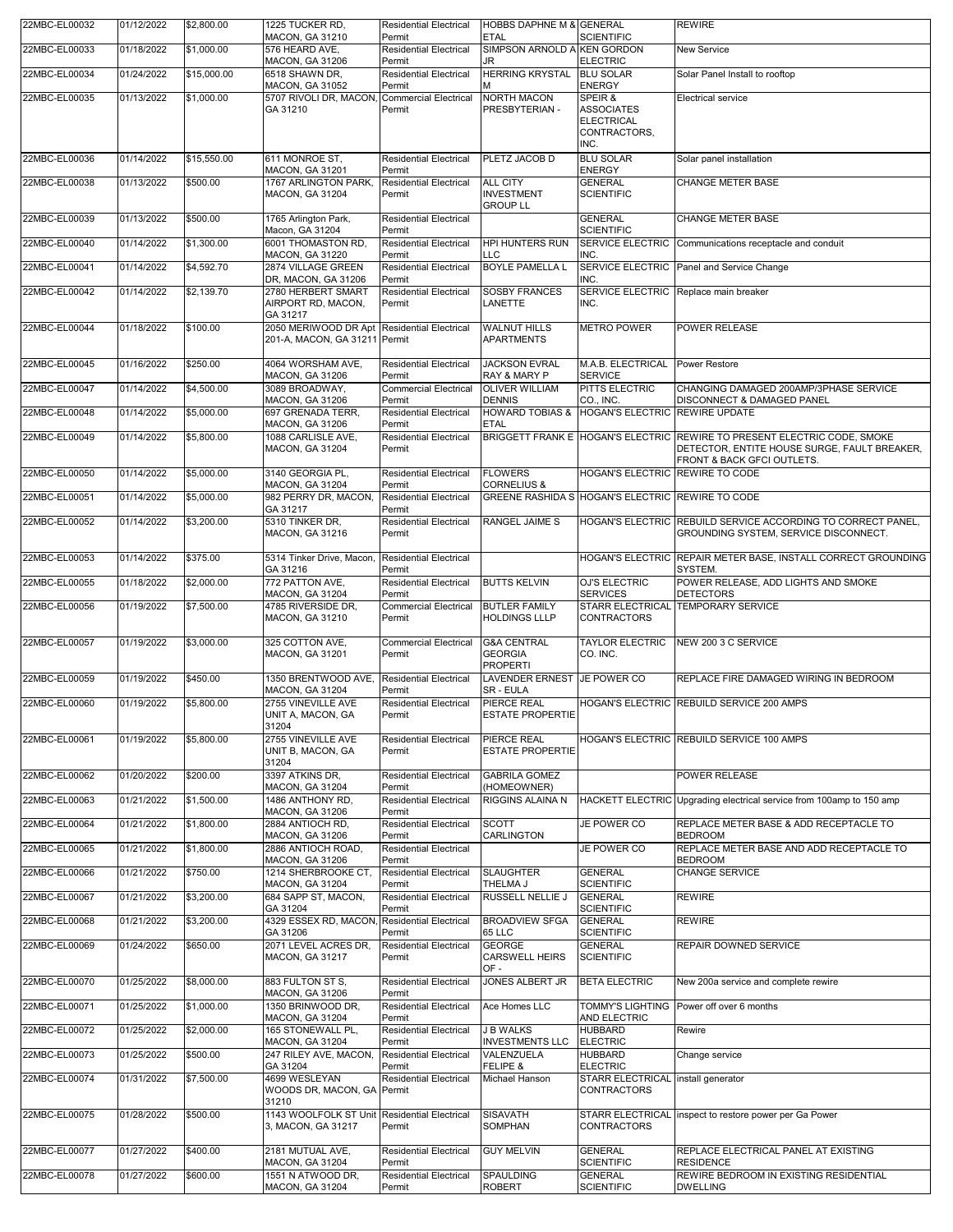| 22MBC-EL00079  | 01/28/2022 | \$2,500.00   | 2389 INGLESIDE<br><b>AVENUE SUITE B.</b><br>MACON, GA 31206           | Commercial Electrical<br>Permit                               |                                               | <b>D SMITH</b><br><b>ELECRTICAL</b><br><b>SERVICES</b>                    | INSTALL NEW SERVICE TO SUPPLY POWER TO NEW<br>STAGE AREA.                                                                                                                  |
|----------------|------------|--------------|-----------------------------------------------------------------------|---------------------------------------------------------------|-----------------------------------------------|---------------------------------------------------------------------------|----------------------------------------------------------------------------------------------------------------------------------------------------------------------------|
| 22MBC-EL00080  | 01/31/2022 | \$4,000.00   | 3772 RIDGE AVE,<br>MACON, GA 31204                                    | <b>Residential Electrical</b><br>Permit                       | PEAVY STACY R                                 | <b>BURT GORDON</b><br><b>CONTRACTING &amp;</b><br><b>ELECTRICAL LLC</b>   | Up grade service                                                                                                                                                           |
| 22MBC-FR00010  | 01/26/2022 | \$1,300.00   | 5577 Thomaston Road<br>SUITE 400, Macon, GA<br>31210                  | Fire Sprinkler                                                |                                               | <b>FIRE PROTECTION</b><br><b>SERVICES LLC</b>                             | Install (2) Sprinkler Heads. Hall and Womens Restroom<br>Suite 400<br>Relocate Existing Head in Men's Restroom (currently to                                               |
| 22MBC-FR00011  | 01/31/2022 | \$8,712.00   | 6020 HARRISON RD,                                                     | <b>Fire Alarm</b>                                             | <b>WAL-MART REAL</b>                          | <b>WACHTER INC.</b>                                                       | close to wall)<br>Install 6 new notification devices for an existing fire alarm                                                                                            |
| 22MBC-MC00003  | 01/13/2022 | \$8,500.00   | <b>MACON, GA 31206</b><br>247 SCHELL AVE,                             | Residential Mechanical CULP JOSEPH M                          | <b>BUSINESS TRUST</b>                         | <b>AIR MASTERS OF</b>                                                     | panel<br>INSTALL COMPLETE HVAC SYSTEM                                                                                                                                      |
| 22MBC-MC00004  | 01/07/2022 | \$10,830.00  | <b>MACON, GA 31217</b><br>8112 EISENHOWER<br>PKWY, MACON, GA<br>31052 | Permit<br>Mechanical Permit                                   | <b>LINDSEY CHARLES</b><br>JR.                 | <b>MACON LLC</b><br><b>BUCKY HOLLAND</b><br><b>HEATING &amp; AIR INC.</b> | 3 ton gas system                                                                                                                                                           |
| 22MBC-MC00005  | 01/07/2022 | \$5,800.00   | <b>196 BARRINGTON HALL</b><br>DR, MACON, GA 31220                     | <b>Mechanical Permit</b>                                      | <b>ROBERTS GLENN &amp;</b><br>JO B            | <b>BUCKY HOLLAND</b><br><b>HEATING &amp; AIR INC.</b>                     | 3.5 ton gas system                                                                                                                                                         |
| 22MBC-MC00009  | 01/20/2022 | \$6,000.00   | 277 Walnut Street, Macon,<br>GA 31201                                 | Commercial<br>Mechanical Permit                               |                                               | AIR, LLC                                                                  | YANCEY HEATING & Installation of Type1 Hood                                                                                                                                |
| 22MBC-MC00010  | 01/21/2022 | \$30,000.00  | 700 POPLAR STREET,<br><b>MACON, GA 31201</b>                          | Commercial<br><b>Mechanical Permit</b>                        | <b>MACON CITY HALL</b>                        | <b>WILSON BRYANT</b><br>AIR CONDITIONING                                  | REPLACE 2 ROOFTOP HVAC UNITS<br>REPLACE 2 SPLIT SYSTEM HVAC UNITS                                                                                                          |
| 22MBC-MC00016  | 01/14/2022 | \$7,408.00   | 1573 DEXTER AVE,<br>MACON, GA 31204                                   | Residential Mechanical MICHAEL WOODS<br>Permit                |                                               | PRO TECH AIR LLC                                                          | INSTALL LENNOX 2.5TON/14 SEER PACKAGE HEAT<br><b>PUMP</b>                                                                                                                  |
| 22MBC-MC00018  | 01/14/2022 | \$8,540.00   | 771 BOULEVARD,<br>MACON, GA 31211                                     | Mechanical Permit                                             | <b>GARMON WILLIE P &amp; TOTAL COMFORT</b>    | <b>COOLING AND</b><br><b>HEATING, LLC</b>                                 | Remove old equipment Install a new 3.5 ton Heat Pump<br>System                                                                                                             |
| 22MBC-MC00019  | 01/24/2022 | \$1,750.00   | 705 AMANDA CT,<br><b>MACON, GA 31216</b>                              | Mechanical Permit                                             | Derek Woodard                                 | <b>HOKES HEATING &amp;</b><br><b>AIR</b>                                  | Installing heating and air unit                                                                                                                                            |
| 22MBC-MC00021  | 01/18/2022 | \$5,000.00   | 2050 MERIWOOD DR<br>APT 209-C, MACON, GA<br>31211                     | Commercial<br><b>Mechanical Permit</b>                        | <b>WALNUT HILLS</b><br><b>APARTMENTS</b>      | <b>AIR CONTROL INC</b>                                                    | Install equipment and ductwork in Apt. 209-C                                                                                                                               |
| 22MBC-MC00022  | 01/18/2022 | \$4,000.00   | 2050 MERIWOOD DR<br>APT 209-D, MACON, GA<br>31211                     | Commercial<br>Mechanical Permit                               | <b>WALNUT HILLS</b><br><b>APARTMENTS</b>      | AIR CONTROL INC                                                           | Change out existing equipment - Apt. 209D                                                                                                                                  |
| 22MBC-MC00025  | 01/25/2022 | \$9,459.00   | 4845 GUERRY DR,<br>MACON, GA 31210                                    | <b>Mechanical Permit</b>                                      | <b>MOULTON</b><br>RANDOLPH - GAIL R           | PRO TECH AIR LLC                                                          | INSTALL 5 TON 14.25 SEER AC WITH MATCHING COIL<br>AND 80% EFFICIENT GAS FURNACE                                                                                            |
| 22MBC-MC00026  | 01/26/2022 | \$3,900.00   | 6395 CHAMPION RD,<br>MACON, GA 31216                                  | Mechanical Permit                                             | <b>ARNSTRONG</b><br>MARION F JR & J M         | <b>GRAYLAND</b><br>MECHANICAL LLC                                         | replace the heat pump system air handler and the heat<br>strips                                                                                                            |
| 22MBC-MC00031  | 01/31/2022 | \$10,000.00  | 6020 HARRISON RD,<br><b>MACON, GA 31206</b>                           | Commercial<br><b>Mechanical Permit</b>                        | <b>WAL-MART REAL</b><br><b>BUSINESS TRUST</b> | <b>WILSON</b><br><b>MECHANICAL</b><br><b>SERVICES LLC</b>                 | INSTALL EXHAUST FAN AND ONE AIR VENT DUCT.                                                                                                                                 |
| 22MBC-MC00035  | 01/31/2022 | \$5,950.00   | 4138 AYERS BLVD,<br><b>MACON, GA 31210</b>                            | Residential Mechanical SHINHOLSTER<br>Permit                  | <b>JOHN &amp; ROSEBUD</b>                     | <b>PRUETT AIR</b><br><b>CONDITIONING</b><br>ASSOC.                        | 2 ton weather maker package unit                                                                                                                                           |
| 22MBC-PL00001  | 01/04/2022 | \$2,450.00   | 4119 VALLIE DR,<br>MACON, GA 31204                                    | <b>Residential Plumbing</b><br>Permit                         | <b>GILL KIPP E</b>                            | <b>WEST PLUMBING</b><br>INC.                                              | replace natural gas water heater in basement                                                                                                                               |
| 22MBC-PL00002  | 01/04/2022 | \$5,800.00   | 2523 DELANO DR.<br>MACON, GA 31204                                    | <b>Residential Plumbing</b><br>Permit                         | <b>HERNANDEZ</b><br>ARACELY O                 | <b>WEST PLUMBING</b><br>INC.                                              | sewer lateral repair                                                                                                                                                       |
| 22MBC-PL00003  | 01/05/2022 | \$4,850.00   | 2924 KING ALFRED DR.<br>MACON, GA 31204                               | <b>Residential Plumbing</b><br>Permit                         | <b>BRANTLEY</b><br><b>MATTHEW GARY</b>        | <b>HEATING &amp; AIR INC</b>                                              | BUZZELL PLUMBING REMOVE & REPLACE CAST IRON DRAINS W SCH40<br><b>PVC</b>                                                                                                   |
| 22MBC-PL00004  | 01/06/2022 | \$1,000.00   | 247 SCHELL AVE,<br><b>MACON, GA 31217</b>                             | <b>Residential Plumbing</b><br>Permit                         | <b>CULP JOSEPH M</b>                          | <b>EMERY &amp; SON</b><br><b>PLUMBING</b>                                 | REROUGH ALL FIXTURES IN HOME TO INCLUDE<br>BATHROOMS, LAUNDRY ROOM & KITCHEN                                                                                               |
| 22MBC-PL00005  | 01/11/2022 | \$2,200.00   | 1225 SCHLEY ST,<br><b>MACON, GA 31206</b>                             | Residential Plumbing WHALEN CHARLIE E TOMMY CHANCEY<br>Permit | <b>JR</b>                                     | PLUMBING CO                                                               | ROUGH IN, SET OUT, KITCHEN SINK, DISHWASHER,<br>SHOWER INSTALL, LAVATORY, WASHING MACHINE,<br>WATER HEATER, SET TOILET                                                     |
| 22MBC-PL00006  | 01/14/2022 | \$3,000.00   | 3403 TAMPLIN TERR,<br><b>MACON, GA 31206</b>                          | <b>Plumbing Permit</b>                                        | 10-74 PROPERTIES<br><b>LLC</b>                | <b>TOM WARD</b><br><b>PLUMBING</b>                                        | Replace all supply side plumbing                                                                                                                                           |
| 22MBC-PL00008  | 01/26/2022 | \$10,000.00  | 7722 LWR THOMASTON<br>RD, MACON, GA 31220                             | <b>Residential Plumbing</b><br>Permit                         | <b>FERRO WILLIAM A</b>                        | <b>ADVANCED</b><br>PLUMBING CO                                            | Plumbing New house with 14 fixtures                                                                                                                                        |
| 22MBC-PL00012  | 01/27/2022 | \$1,500.00   | 223 MADISON ST.<br>MACON, GA 31201                                    | <b>Residential Plumbing</b><br>Permit                         | <b>HAZEL DEARDRA E</b><br>& LAMAR E           | <b>RICKY HEATH</b><br><b>PLUMBING</b>                                     | INSTALL NEW SEWERLINE FOR RESIDENTIAL<br><b>DWELLING</b>                                                                                                                   |
| 22MBC-PL00013  | 01/28/2022 | \$2,500.00   | 6395 CHAMPION RD,<br>MACON, GA 31216                                  | <b>Residential Plumbing</b><br>Permit                         | <b>ARNSTRONG</b><br>MARION F JR & J M         | <b>NEW VISION</b><br>PLUMBING LLC                                         | REPLACE W/H, WASHING MACHINE BOX AND<br><b>FIXTURES</b>                                                                                                                    |
| 22MBC-PL00014  | 01/31/2022 | \$14,500.00  | 2613 CHATSWORTH CT.<br><b>MACON, GA 31206</b>                         | <b>Residential Plumbing</b><br>Permit                         | <b>TANYA FOSTER</b>                           | <b>BUZZELL PLUMBING</b><br><b>HEATING &amp; AIR INC</b>                   | 2.5 BATH RE-PIPE. WATER & SEWER LINES                                                                                                                                      |
| 22MBC-PO00001  | 01/05/2022 | \$47,000.00  | 121 WATERFORD PL,<br>MACON, GA 31210                                  | Pool - Residential                                            | JEREMY W TAYLOR AAA POOL SUPPLY               | INC.                                                                      | new inground pool                                                                                                                                                          |
| 22MBC-RBP00001 | 01/03/2022 | \$15,000.00  | 239 BLOSSOM AVE,<br>MACON, GA 31204                                   | <b>Residential Remodel</b>                                    | <b>DAVID ALCIDE</b>                           | <b>DAVID ALCIDE</b><br>(HOMEOWNER)                                        | RESIDENTIAL REMODEL TO INCLUDE ELECTRICAL<br>UPGRADE, PLUMBING, MECHANICAL<br>DRYWALL, FRAMING, VINYL FLOORING,<br>INTERIOR/EXTERIOR PAINTING<br>REPLACE WINDOWS AND DOORS |
| 22MBC-RBP00002 | 01/03/2022 | \$410,000.00 | 6928 MISSOURI RD,<br><b>MACON, GA 31052</b>                           | New Single Family<br><b>Dwelling</b>                          | <b>HARDEN BRIAN &amp;</b><br><b>ALICIA M</b>  |                                                                           | CONSTRUCT NEW SINGLE FAMILY DWELLING<br><b>INCLUDING 4 TRADES</b>                                                                                                          |
| 22MBC-RBP00003 | 01/03/2022 | \$3,618.00   | 6928 MISSOURI RD,<br>MACON, GA 31052                                  | Accessory Building -<br>Residential                           | <b>HARDEN BRIAN &amp;</b><br><b>ALICIA M</b>  |                                                                           | CONSTRUCT A RESIDENTIAL ACCESSORY BUILDING                                                                                                                                 |
| 22MBC-RBP00004 | 01/05/2022 | \$25,000.00  | 958 LAUREL AVE,<br>MACON, GA 31211                                    | <b>Residential Remodel</b>                                    | <b>Patrick Milam</b>                          | <b>BUILD</b>                                                              | BLUEPRINT DESIGN Renovate and cover a portion of existing deck                                                                                                             |
| 22MBC-RBP00005 | 01/05/2022 | \$45,000.00  | 1620 WAVERLAND DR,<br>MACON, GA 31211                                 | <b>Residential Remodel</b>                                    | ALLIGOOD JT &<br><b>CYNTHIA B</b>             | <b>BLUEPRINT DESIGN</b><br><b>BUILD</b>                                   | Renovate existing poolhouse and build a freestanding roof<br>over exisitng poolhouse                                                                                       |
| 22MBC-RBP00006 | 01/06/2022 | \$100,000.00 | 6971 GOODALL MILL RD,<br>MACON, GA 31216                              | New Single Family<br>Dwelling                                 | <b>VEAL SHARON O</b>                          |                                                                           | NEW SINGLE FAMILY DWELLING                                                                                                                                                 |
| 22MBC-RBP00007 | 01/06/2022 | \$30,000.00  | 6070 RIGGINS MILL RD,<br><b>MACON, GA 31020</b>                       | <b>Residential Remodel</b>                                    | <b>OTTIS MILLER</b><br><b>BEARD III</b>       |                                                                           | INTERIOR REMODEL OF RESIDENTIAL DWELLING TO<br>INCLUDE:<br>ELECTRICAL, PLUMBING, MECHANICAL, INSULATION<br>AND DRYWALL.                                                    |
| 22MBC-RBP00008 | 01/10/2022 | \$120,498.00 | 7152 WIMPY RD,<br>MACON, GA 31216                                     | New Single Family<br>Dwelling                                 | THREE OAKS CONS THREE OAKS<br>& DEV INC       | <b>CONSTRUCTION</b><br><b>AND</b><br>DEVELOPMENT, INC                     | New Construction including 3 trades                                                                                                                                        |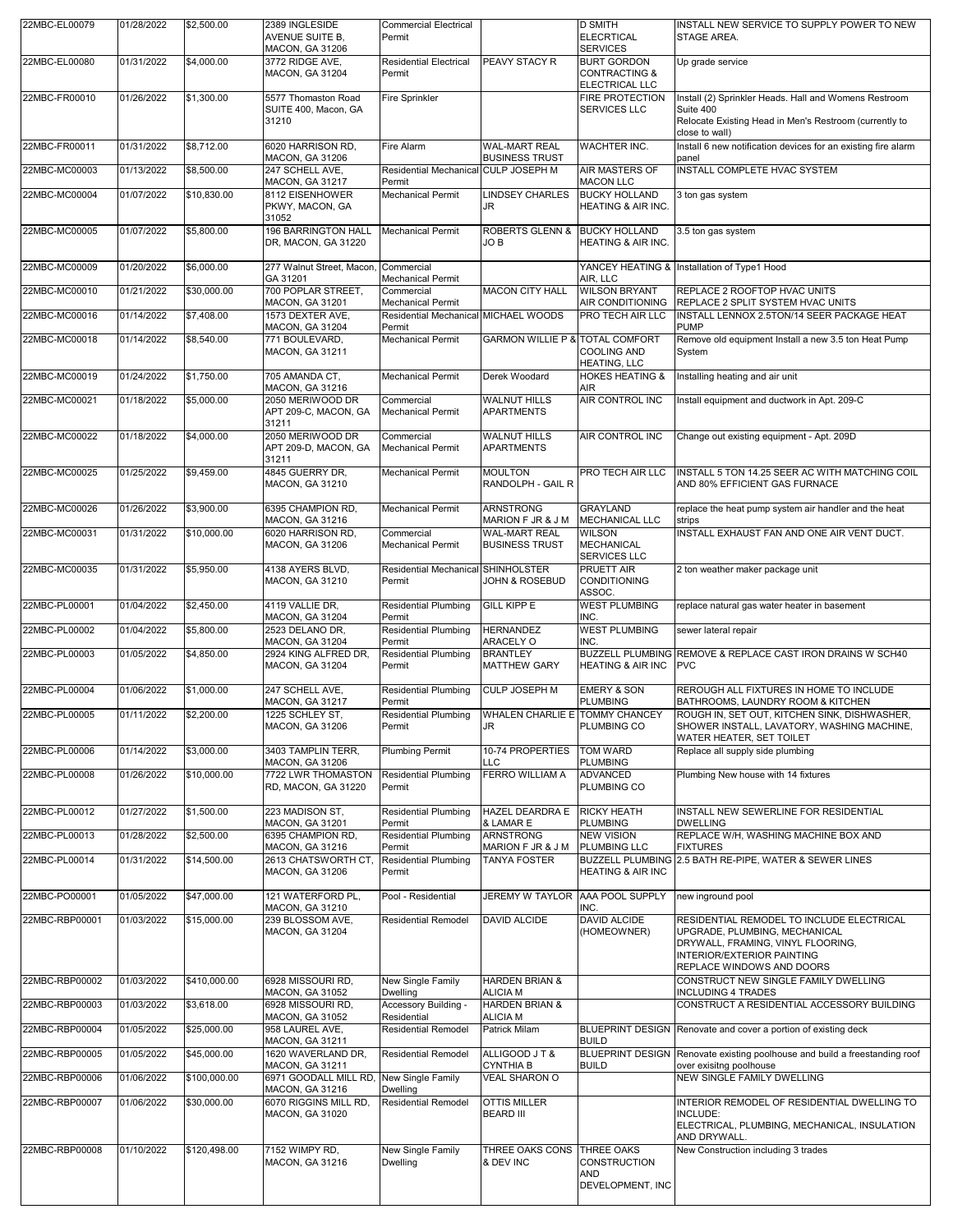| 22MBC-RBP00009 | 01/11/2022 | \$30,000.00  | 1173 ST ANDREWS DR,<br>MACON, GA 31210                    | <b>Residential Addition</b>                                    | STEWART WALKER PERRY ROGERS<br>S &         | <b>GENERAL</b><br>CONTRACTORS INC                                   | EXISTING SINGLE FAMILY DWELLING ADDITION                                                                                                                                                                                                                                                                                                                                                                                                                                                                                                |
|----------------|------------|--------------|-----------------------------------------------------------|----------------------------------------------------------------|--------------------------------------------|---------------------------------------------------------------------|-----------------------------------------------------------------------------------------------------------------------------------------------------------------------------------------------------------------------------------------------------------------------------------------------------------------------------------------------------------------------------------------------------------------------------------------------------------------------------------------------------------------------------------------|
| 22MBC-RBP00010 | 01/11/2022 | \$236,990.00 | 404 SHALAKO LN,<br>MACON, GA 31052                        | New Single Family<br>Dwelling                                  | THREE OAKS CONS WJH LLC<br>& DEV INC       |                                                                     | NEW SINGLE FAMILY DWELLING                                                                                                                                                                                                                                                                                                                                                                                                                                                                                                              |
| 22MBC-RBP00011 | 01/11/2022 | \$254,990.00 | 419 SHALAKO LN,<br>MACON, GA 31052                        | <b>New Single Family</b><br>Dwelling                           | THREE OAKS CONS WJH LLC<br>& DEV INC       |                                                                     | NEW SINGLE FAMILY DWELLING                                                                                                                                                                                                                                                                                                                                                                                                                                                                                                              |
| 22MBC-RBP00012 | 01/11/2022 | \$40,000.00  | 647 COLLEGE ST.<br>MACON, GA 31201                        | <b>Residential Addition</b>                                    | JONES JOHN R JR                            | <b>COMBS</b><br><b>DEVELOPMENT</b>                                  | Attaching a lean-to roof structure to the existing home over<br>an existing exterior patio.                                                                                                                                                                                                                                                                                                                                                                                                                                             |
| 22MBC-RBP00013 | 01/11/2022 | \$227,990.00 | 408 SHALAKO LN,<br>MACON, GA 31052                        | New Single Family<br>Dwelling                                  | THREE OAKS CONS WJH LLC<br>& DEV INC       |                                                                     | NEW SINGLE FAMILY DWELLING                                                                                                                                                                                                                                                                                                                                                                                                                                                                                                              |
| 22MBC-RBP00014 | 01/11/2022 | \$101,754.00 | 4113 VALLIE DR,<br>MACON, GA 31204                        | <b>Residential Addition</b>                                    | HUNT ROBERT L                              | J. Wendall Price<br><b>Custom Remodeling</b>                        | CONSTRUCT A 23'X16' ADDITION, A 6'X6' COVERED<br>PORCH, THREE 5'X5' TURNING PADS AND 60'X4' OF<br>RAMP; INTERIOR REMOVE CARPET AND INSTALL VINYL<br>PLANK FLOORING IN SUNROOM, DINING ROOM, LIVING<br>ROOM, FOYER, HALL AND DEN; RAISE FLOOR IN<br>SUNROOM; INSTALL TWO 36"X80" INTERIOR DOOR<br>UNITS IN DEN; REMOVE EXISTING METAL RAMP                                                                                                                                                                                               |
| 22MBC-RBP00015 | 01/12/2022 | \$25,000.00  | 717 LILLY AVE 717/719<br>LILY AVE, MACON, GA<br>31204     | <b>Residential Remodel</b>                                     | <b>TOUSSAINT PETER</b><br>А                | <b>WB</b><br>CONSTRUCTION<br>AND DEVELOPMENT                        | NEW ROOF, HVAC, ELECTRICAL, PLUMBING, NEW<br>PAINT, NEW KITCHEN, PLUMBING                                                                                                                                                                                                                                                                                                                                                                                                                                                               |
| 22MBC-RBP00016 | 01/18/2022 | \$185,340.00 | 3335 BRIDGEWOOD DR,                                       | New Single Family                                              | <b>LGI Homes</b>                           | <b>LGI HOMES</b>                                                    | <b>Building Single Family Dwelling</b>                                                                                                                                                                                                                                                                                                                                                                                                                                                                                                  |
| 22MBC-RBP00017 | 01/18/2022 | \$135,780.00 | MACON, GA 31216<br>3345 BRIDGEWOOD DR.<br>MACON, GA 31216 | <b>Dwelling</b><br><b>New Single Family</b><br><b>Dwelling</b> | <b>LGI Homes</b>                           | <b>LGI HOMES</b>                                                    | Building new single family home                                                                                                                                                                                                                                                                                                                                                                                                                                                                                                         |
| 22MBC-RBP00018 | 01/14/2022 | \$150,000.00 | 636 BRITTON WAY,<br>MACON, GA 31216                       | <b>New Single Family</b><br><b>Dwelling</b>                    | <b>EQUITY TRUST CO</b>                     | <b>MICHELE</b>                                                      | CUSTOM HOMES BY CONSTRUCTION OF NEW SINGLE FAMILY DWELLING<br>PERMIT INCLUDED 3 TRADES                                                                                                                                                                                                                                                                                                                                                                                                                                                  |
| 22MBC-RBP00019 | 01/18/2022 | \$155,820.00 | 3359 BRIDGEWOOD DR.<br>MACON, GA 31216                    | New Single Family<br><b>Dwelling</b>                           | <b>LGI Homes</b>                           | <b>LGI HOMES</b>                                                    | Building single family dwelling                                                                                                                                                                                                                                                                                                                                                                                                                                                                                                         |
| 22MBC-RBP00020 | 01/18/2022 | \$155,820.00 | 3367 BRIDGEWOOD DR.<br>MACON, GA 31216                    | New Single Family<br><b>Dwelling</b>                           | <b>LGI Homes</b>                           | LGI HOMES                                                           | Building single family home                                                                                                                                                                                                                                                                                                                                                                                                                                                                                                             |
| 22MBC-RBP00021 | 01/18/2022 | \$165,360.00 | 3371 BRIDGEWOOD DR.<br>MACON, GA 31216                    | New Single Family<br><b>Dwelling</b>                           | LGI Homes                                  | <b>LGI HOMES</b>                                                    | Building single family home                                                                                                                                                                                                                                                                                                                                                                                                                                                                                                             |
| 22MBC-RBP00022 | 01/18/2022 | \$185,340.00 | 3363 BRIDGEWOOD DR,<br>MACON, GA 31216                    | New Single Family<br>Dwelling                                  | <b>LGI Homes</b>                           | <b>LGI HOMES</b>                                                    | Building single family home                                                                                                                                                                                                                                                                                                                                                                                                                                                                                                             |
| 22MBC-RBP00023 | 01/18/2022 | \$137,601.00 | 103 TOBEE DR, MACON,<br>GA 31052                          | New Single Family<br><b>Dwelling</b>                           | THREE OAKS<br>CONST & DEV INC              | THREE OAKS<br><b>CONSTRUCTION</b><br><b>AND</b><br>DEVELOPMENT, INC | New Construction including 3 trades                                                                                                                                                                                                                                                                                                                                                                                                                                                                                                     |
| 22MBC-RBP00024 | 01/18/2022 | \$15,000.00  | 1505 FLORENCE AVE,<br>MACON, GA 31204                     | <b>Residential Remodel</b>                                     | JONES SOLOMON                              | DIVERSIFIED 2004,<br><b>LLC</b>                                     | REWIRE HOUSE, INSTALL HVAC, FLOORING, PAINT,<br>INSTALL NEW CABINETS, TILE SHOWER, INSTALL NEW<br>TOILETS, VANITY & SINK                                                                                                                                                                                                                                                                                                                                                                                                                |
| 22MBC-RBP00025 | 01/18/2022 | \$150,000.00 | 1419 CALHOUN ST,<br>MACON, GA 31201                       | <b>Residential Remodel</b>                                     | <b>FISHER ROBERT</b>                       | <b>RS WILSON</b><br>CONSTRUCTION.<br><b>LLC</b>                     | The following is a narrative of the work to be completed at<br>1419 Calhoun St in Macon:<br>The work exterior work will consist of removing the existing<br>siding, replacing and damaged framing then installing new<br>sheathing and cement board siding. We will replace all<br>damaged windows and paint the siding and windows.<br>The interior work will consist of removing any damaged<br>wood, existing plumbing, ductwork and wiring and install<br>with new. We will install new fixtures, framing, drywall and<br>finishes. |
| 22MBC-RBP00026 | 01/19/2022 | \$225,000.00 | 893 INDIAN LAKE TRL,<br>MACON, GA 31220                   | <b>Residential Remodel</b>                                     | <b>DICKEY JANE M</b>                       | <b>GO CLEANCO</b>                                                   | REMODEL OF EXISTING HOUSE                                                                                                                                                                                                                                                                                                                                                                                                                                                                                                               |
| 22MBC-RBP00027 | 01/20/2022 | \$20,000.00  | 572 MELVIN PL, MACON,<br>GA 31206                         | <b>Residential Addition</b>                                    | PEDRO RAMIRES<br>LOPEZ                     |                                                                     | RESIDENTIAL ADDITION TO INCLUDE ELECTRICAL &<br>PLUMBING TRADES.                                                                                                                                                                                                                                                                                                                                                                                                                                                                        |
| 22MBC-RBP00028 | 01/20/2022 | \$250,000.00 | 7370 Thomaston Road,<br>Macon, GA 31220                   | New Single Family<br>Dwelling                                  | Hunter Wilkinson                           | AMF COMPANIES,<br><b>LLC</b>                                        | New construction of a single family dwelling home                                                                                                                                                                                                                                                                                                                                                                                                                                                                                       |
| 22MBC-RBP00029 | 01/21/2022 | \$410,000.00 | 172 UMIYA NAGAR CIR.<br><b>MACON, GA 31206</b>            | New Single Family<br><b>Dwelling</b>                           | PATEL RAJESHBHAI<br>M                      | JOEY                                                                | CUSTOM HOMES BY New residential construction of single family dwelling                                                                                                                                                                                                                                                                                                                                                                                                                                                                  |
| 22MBC-RBP00030 | 01/21/2022 | \$320,000.00 | 120 UMIYA NAGAR CIR,<br><b>MACON, GA 31206</b>            | New Single Family<br>Dwelling                                  | <b>PATEL</b><br>PRAHALADBHAI J             | JOEY                                                                | CUSTOM HOMES BY New residential construction of single family dwelling                                                                                                                                                                                                                                                                                                                                                                                                                                                                  |
| 22MBC-RBP00031 | 01/21/2022 | \$172,800.00 | 1104 STILLWATER LN.<br>MACON, GA 31210                    | <b>New Single Family</b><br><b>Dwelling</b>                    | <b>OVERLOOK AT</b><br><b>ARKWRIGHT LLC</b> | THREE OAKS<br><b>CONSTRUCTION</b><br><b>AND</b><br>DEVELOPMENT, INC | CONSTRUCTION OF NEW SINGLE FAMILY DWELLING.<br>PERMIT INCLUDES 3 TRADES.                                                                                                                                                                                                                                                                                                                                                                                                                                                                |
| 22MBC-RBP00032 | 01/21/2022 | \$240,210.00 | 266 SHORELINE WAY,<br>MACON, GA 31052                     | New Single Family<br>Dwelling                                  | THREE OAKS<br>CONST & DEV INC              | THREE OAKS<br><b>CONSTRUCTION</b><br><b>AND</b><br>DEVELOPMENT, INC | CONSTRUCTION OF NEW SINGLE FAMILY DWELLING<br>PERMIT INCLUDES 3 TRADES                                                                                                                                                                                                                                                                                                                                                                                                                                                                  |
| 22MBC-RBP00033 | 01/24/2022 | \$60,000.00  | 3375 ATKINS DR.<br>MACON, GA 31204                        | <b>Residential Remodel</b>                                     | <b>MALIKA</b><br><b>ENTERPRISE L L C</b>   | <b>SOUTHEAST</b><br><b>RESTORATION</b><br><b>GROUP</b>              | insurance repair work from fire damage                                                                                                                                                                                                                                                                                                                                                                                                                                                                                                  |
| 22MBC-RBP00034 | 01/21/2022 | \$221,990.00 | 118 POPLAR PASS,<br>MACON, GA 31210                       | New Single Family<br>Dwelling                                  | <b>VJA LLC</b>                             | <b>WJH LLC</b>                                                      | CONSTRUCTION OF NEW SINGLE FAMILY DWELLING<br>PERMIT INCLUDES 3 TRADES                                                                                                                                                                                                                                                                                                                                                                                                                                                                  |
| 22MBC-RBP00035 | 01/21/2022 | \$203,990.00 | 112 POPLAR PASS,<br><b>MACON, GA 31210</b>                | New Single Family<br>Dwelling                                  | VJA LLC                                    | WJH LLC                                                             | NEW SINGLE FAMILY DWELLING                                                                                                                                                                                                                                                                                                                                                                                                                                                                                                              |
| 22MBC-RBP00036 | 01/21/2022 | \$221,990.00 | 110 POPLAR PASS,<br>MACON, GA 31210                       | New Single Family<br><b>Dwelling</b>                           | VJA LLC                                    | WJH LLC                                                             | CONSTRUCTION OF NEW SINGLE FAMILY DWELLING<br>PERMIT INCLUDES 3 TRADES                                                                                                                                                                                                                                                                                                                                                                                                                                                                  |
| 22MBC-RBP00037 | 01/24/2022 | \$2,000.00   | 269 HYDROLIA ST,<br><b>MACON, GA 31217</b>                | <b>Residential Remodel</b>                                     | <b>ADSIDE WALLACE</b>                      | <b>PIEDMONT</b><br><b>RECONSTRUCTION</b><br>COMPANY, INC.           | remove rotten wood on front porch and replace as<br>necessary.                                                                                                                                                                                                                                                                                                                                                                                                                                                                          |
| 22MBC-RBP00040 | 01/27/2022 | \$20,000.00  | 1980 BAYSWATER RD,<br>MACON, GA 31211                     | <b>Residential Remodel</b>                                     | <b>GRAY VESTORS LLC GRAY BUILDERS</b>      | <b>GROUP LLC</b>                                                    | RESIDENTIAL REMODEL TO INCLUDE:<br>CABINETS, SHEETROCK, PANELS, AND<br>ELECTRICAL AND PLUMBING TRADES                                                                                                                                                                                                                                                                                                                                                                                                                                   |